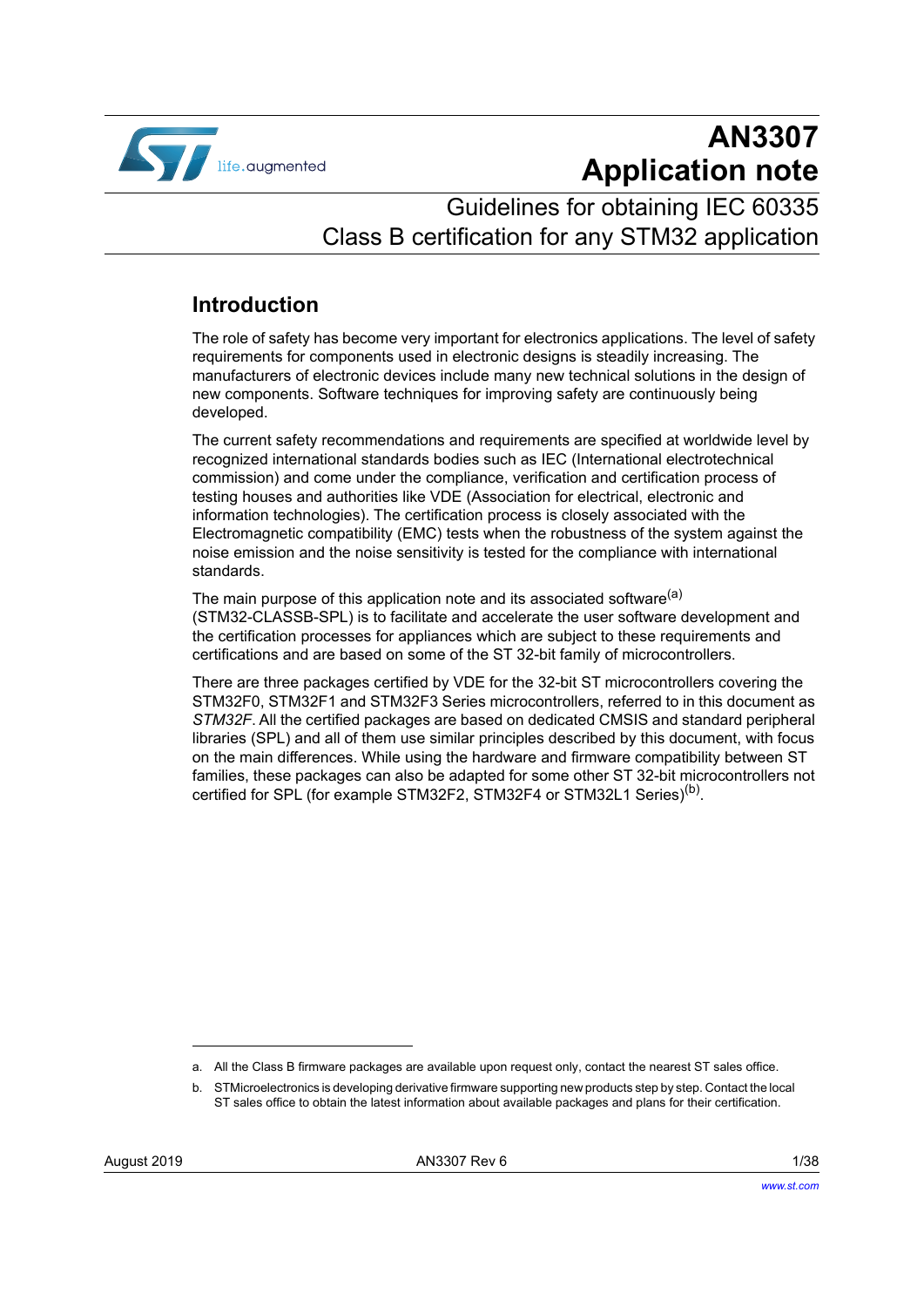# **Contents**

| 1              |     |                                          |                                                                       |  |  |  |  |  |  |
|----------------|-----|------------------------------------------|-----------------------------------------------------------------------|--|--|--|--|--|--|
| $\overline{2}$ |     | Main differences between STM32F packages |                                                                       |  |  |  |  |  |  |
| 3              |     |                                          | Compliance with IEC and VDE standards  11                             |  |  |  |  |  |  |
|                | 3.1 |                                          |                                                                       |  |  |  |  |  |  |
|                | 3.2 |                                          | Application-specific tests not included in the ST firmware library 14 |  |  |  |  |  |  |
| 4              |     |                                          |                                                                       |  |  |  |  |  |  |
|                | 4.1 |                                          |                                                                       |  |  |  |  |  |  |
|                |     | 4.1.1                                    |                                                                       |  |  |  |  |  |  |
|                |     | 4.1.2                                    |                                                                       |  |  |  |  |  |  |
|                |     | 4.1.3                                    |                                                                       |  |  |  |  |  |  |
|                | 4.2 |                                          |                                                                       |  |  |  |  |  |  |
|                |     | 4.2.1                                    |                                                                       |  |  |  |  |  |  |
|                |     | 4.2.2                                    |                                                                       |  |  |  |  |  |  |
|                |     | 4.2.3                                    |                                                                       |  |  |  |  |  |  |
|                | 4.3 |                                          |                                                                       |  |  |  |  |  |  |
|                |     | 4.3.1                                    |                                                                       |  |  |  |  |  |  |
|                |     | 4.3.2                                    |                                                                       |  |  |  |  |  |  |
|                |     | 4.3.3                                    |                                                                       |  |  |  |  |  |  |
| 5              |     |                                          |                                                                       |  |  |  |  |  |  |
|                | 5.1 |                                          | Integrating the software into the user application 22                 |  |  |  |  |  |  |
|                | 5.2 |                                          |                                                                       |  |  |  |  |  |  |
|                |     | 5.2.1                                    |                                                                       |  |  |  |  |  |  |
|                |     | 5.2.2                                    |                                                                       |  |  |  |  |  |  |
|                |     | 5.2.3                                    |                                                                       |  |  |  |  |  |  |
|                |     | 5.2.4                                    |                                                                       |  |  |  |  |  |  |
|                |     | 5.2.5                                    |                                                                       |  |  |  |  |  |  |
|                | 5.3 |                                          |                                                                       |  |  |  |  |  |  |
|                | 5.4 |                                          |                                                                       |  |  |  |  |  |  |
|                |     | 5.4.1                                    |                                                                       |  |  |  |  |  |  |

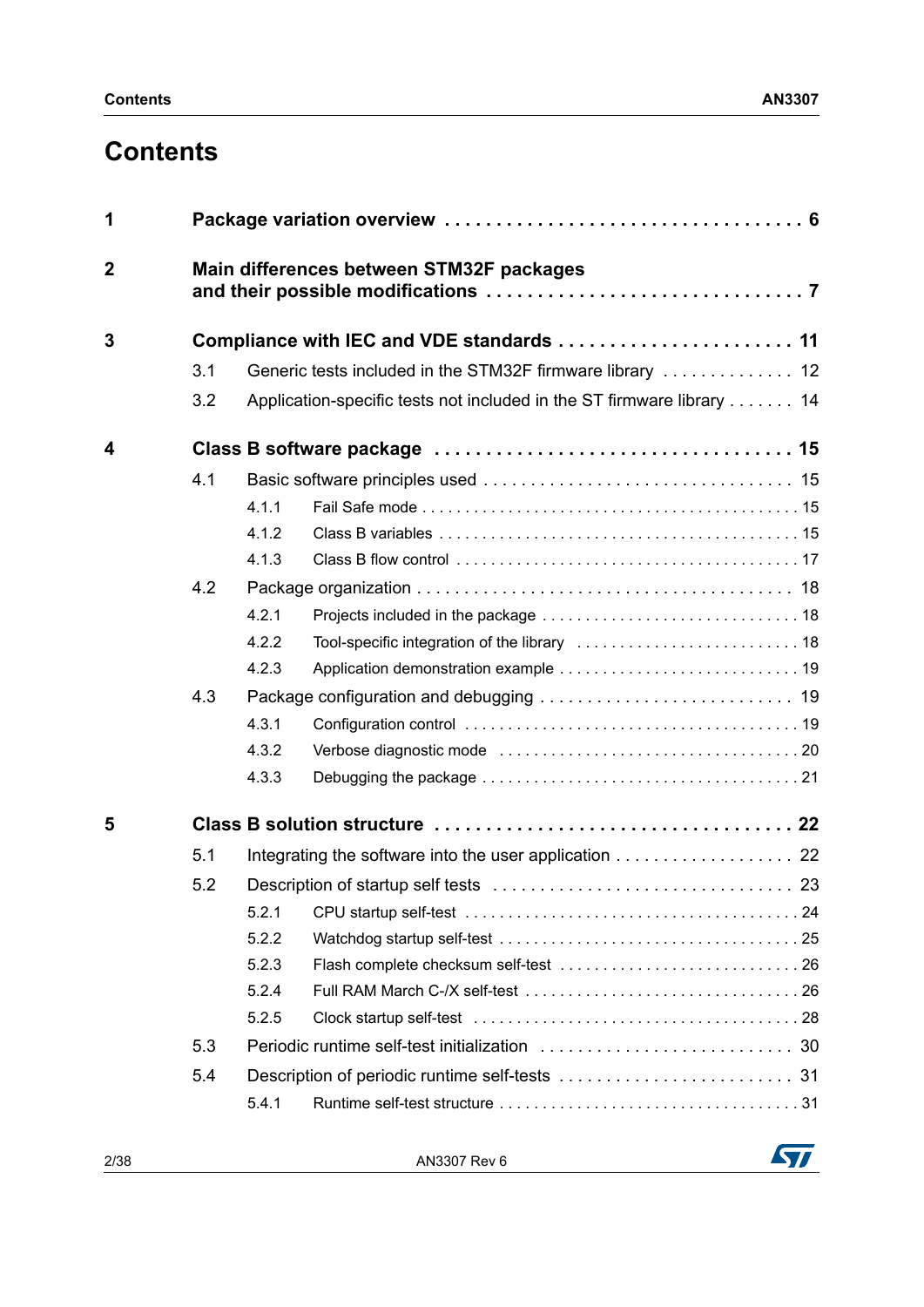| 6 |       |  |
|---|-------|--|
|   | 5.4.7 |  |
|   | 5.4.6 |  |
|   | 5.4.5 |  |
|   | 544   |  |
|   | 5.4.3 |  |
|   | 5.4.2 |  |
|   |       |  |

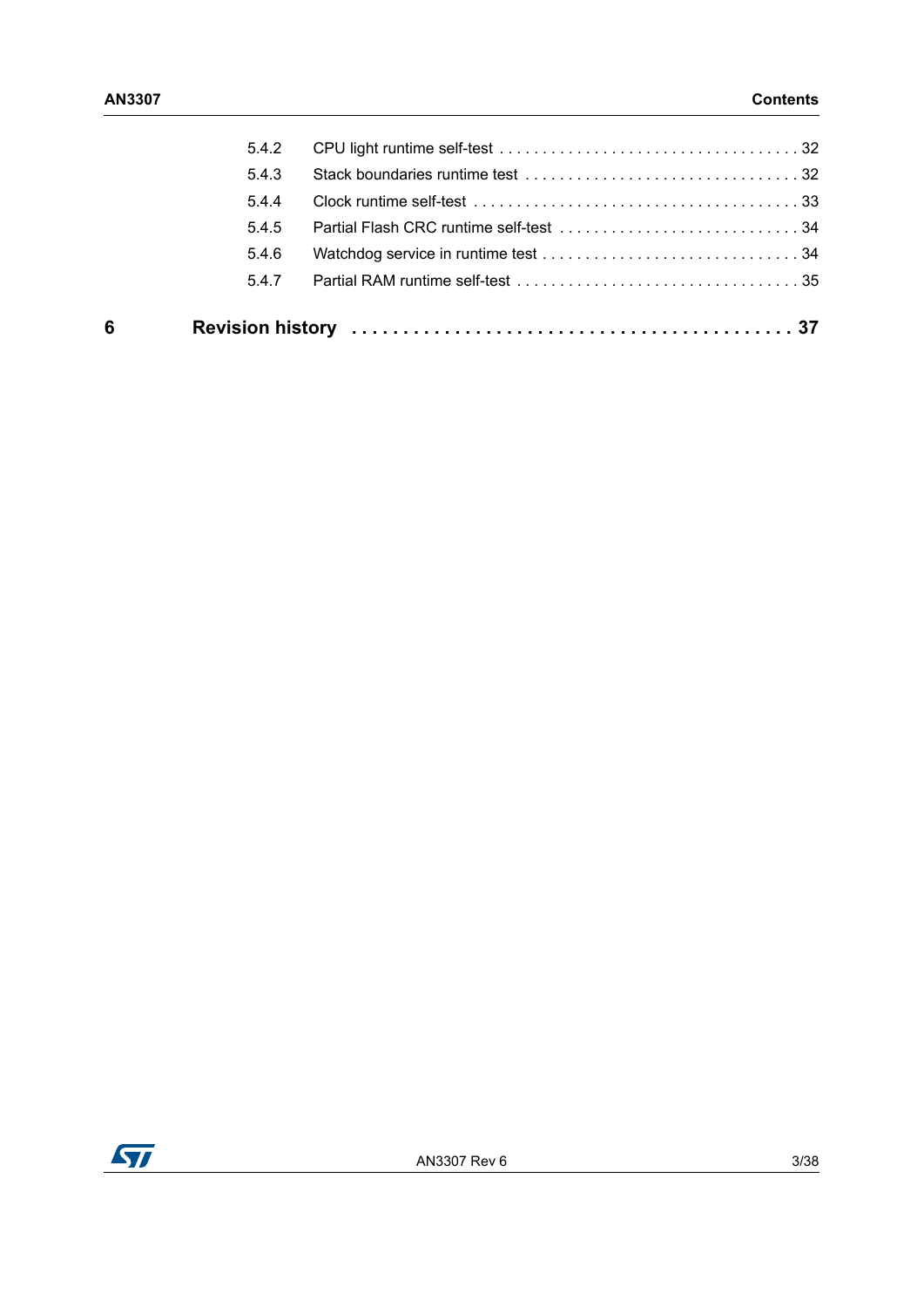# **List of tables**

| Table 1. |                                                                                              |  |
|----------|----------------------------------------------------------------------------------------------|--|
| Table 2. | Overview of methods used in the micro-specific tests provided with this application note. 13 |  |
| Table 3. | Physical order of RAM addresses organized into blocks of 16 words 26                         |  |
| Table 4. |                                                                                              |  |
| Table 5. |                                                                                              |  |

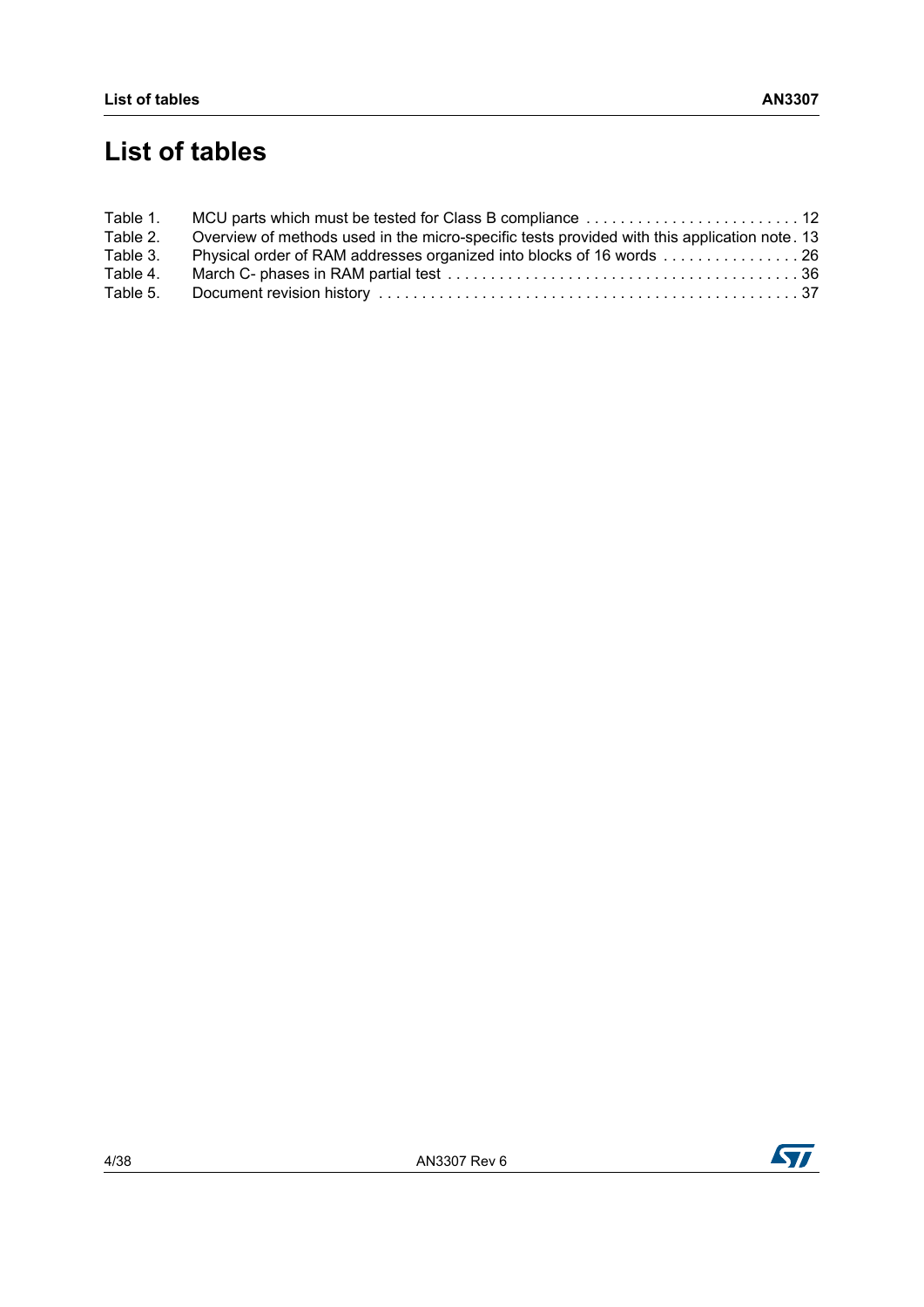# **List of figures**

| Figure 1.  |                                                                                |  |
|------------|--------------------------------------------------------------------------------|--|
| Figure 2.  |                                                                                |  |
| Figure 3.  |                                                                                |  |
| Figure 4.  | STM32 demo hyper terminal output window in verbose mode 21                     |  |
| Figure 5.  | Integration of startup and periodic runtime self-tests into the application 22 |  |
| Figure 6.  |                                                                                |  |
| Figure 7.  |                                                                                |  |
| Figure 8.  |                                                                                |  |
| Figure 9.  |                                                                                |  |
| Figure 10. |                                                                                |  |
| Figure 11. |                                                                                |  |
| Figure 12. |                                                                                |  |
| Figure 13. |                                                                                |  |
| Figure 14. |                                                                                |  |
| Figure 15. | Periodic runtime self-test and timebase interrupt service structure 31         |  |
| Figure 16. |                                                                                |  |
| Figure 17. |                                                                                |  |
| Figure 18. |                                                                                |  |
| Figure 19. |                                                                                |  |
| Figure 20. |                                                                                |  |
| Figure 21. |                                                                                |  |

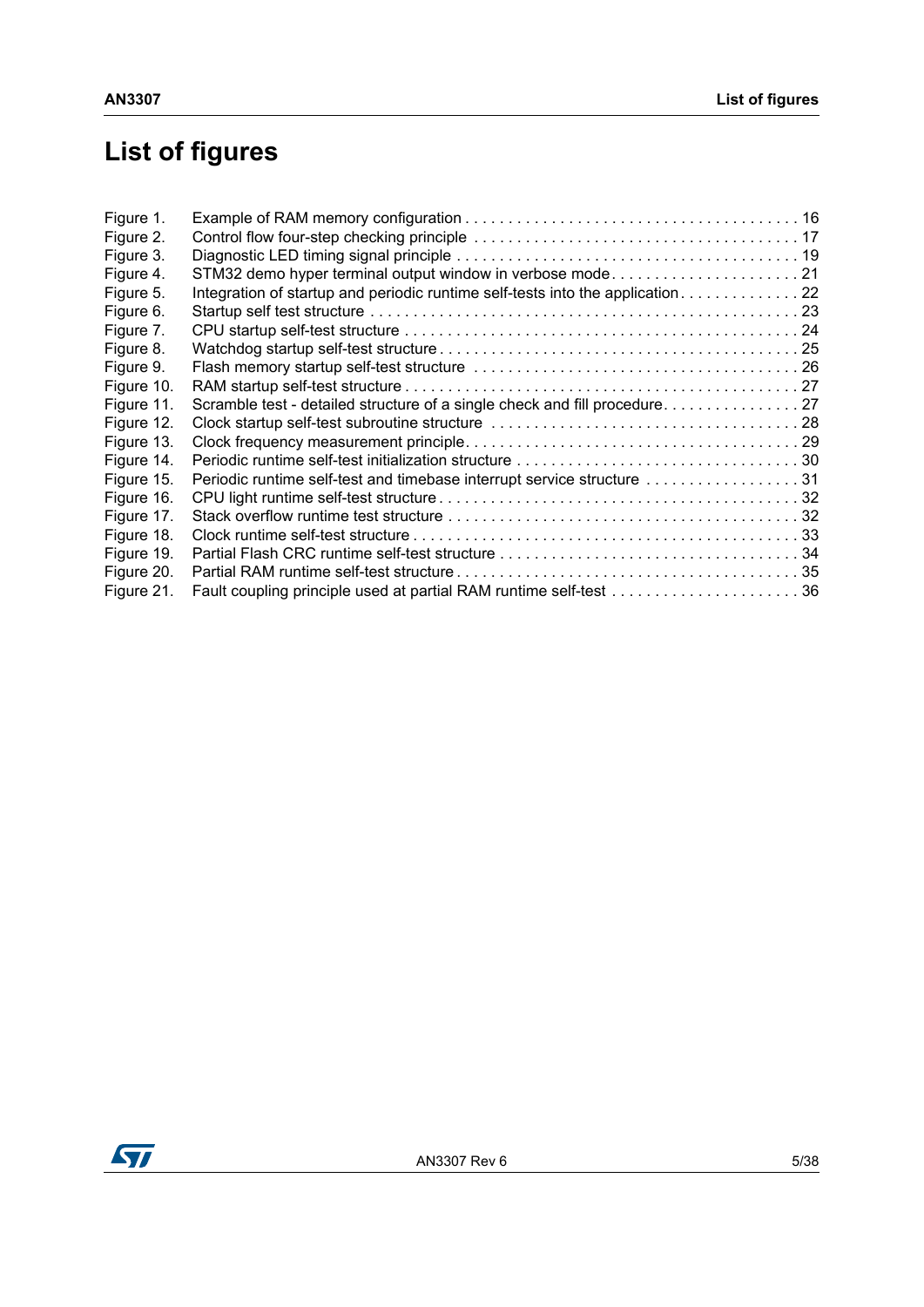## <span id="page-5-0"></span>**1 Package variation overview**

The STM32F0 Series package, like all STM32 devices, is based on the Arm  $^{\otimes (a)}$  Cortex<sup>®</sup> microcontroller software interface standard (CMSIS) and the STM32F0 Series standard peripheral library V1.0.0 published by ST. It supports the STM32F050xx microcontrollers where the Flash memory density ranges between 32 and 64 Kbytes.

The STM32F10x package is based on the CMSIS and the STM32F10x standard peripheral library V3.5.0 published by ST. Available configurations support the following devices in the STM32F10x family in range of this standard peripheral library revision:

- Low, medium and high density **performance line** devices
- Low, medium and high density **access line** devices
- Low, medium and high density **value line** devices

The STM32F3xx package is based on the CMSIS, STM32F30x and STM32F37x standard peripheral libraries V0.1.0 published by ST. It supports the STM32F30x and STM32F37x microcontrollers where the Flash memory density ranges between 64 and 256 Kbytes.

These associated firmware packages are available upon request only. Please contact the local ST sales office for more information.

Two projects have been prepared and tested for each package under IAR/EWARM version 6.40 and KEIL®/MDK-ARM™ version 4.50 environment and toolchains.

For more EMC information please refer to the following related application notes:

- *Software techniques for improving microcontroller EMC performance* application note (AN1015)
- *EMC design guide for ST microcontrollers* application note (AN1709)

For more detailed information about the cyclic redundancy check calculation (CRC) please refer to the following related application note:

• *Using the CRC peripheral in STM32 family* application note (AN4187)

arm

a. Arm is a registered trademark of Arm Limited (or its subsidiaries) in the US and/or elsewhere.

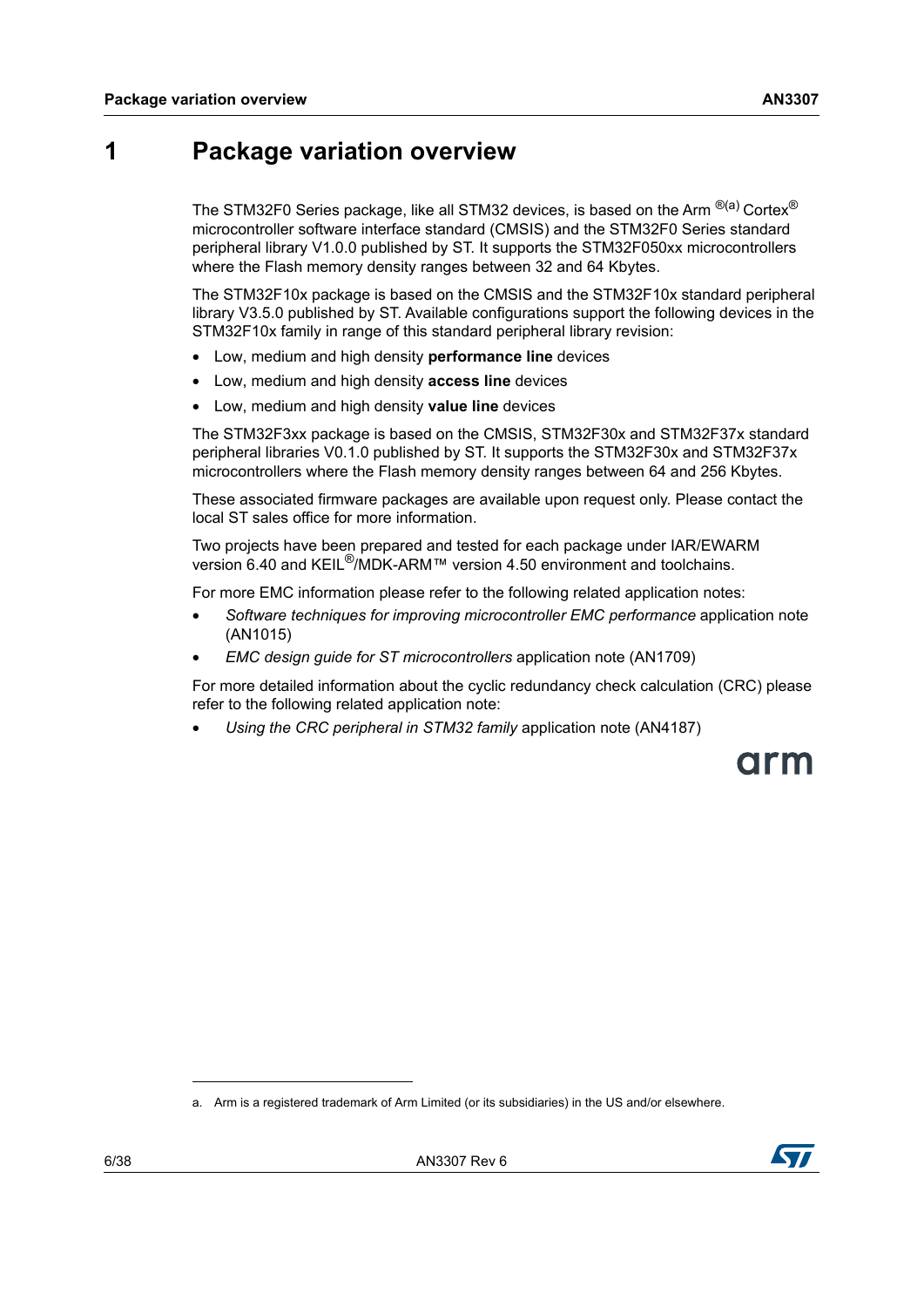## <span id="page-6-0"></span>**2 Main differences between STM32F packages and their possible modifications**

This document describes mainly the basic STM32F1xx package; as the other packages are its derivatives. The user can find some slight differences mainly due to the hardware deviations, compilers and debugging tools incompatibilities. Main differences are focused on in this section. The user can find a complete list and detailed information about *STL* files included in documentation \**.chm* file, which is extracted and attached for each package.

#### **CPU Tests**

The register R13 is renamed to MSP (Main stack pointer) at assembly source files of the STM32F3xx package. With the STM32F0xx package, all the instructions in the tests loading immediate 32-bit constant operands are replaced by instructions loading constants placed at code memory, due to restricted instruction set of ARM® Cortex®-M0 core.

#### **Clock tests and time base interval measurement**

Instead of Real-time Clock (RTC) counter used in the STM32F1xx package, a sub-second register is used at STM32F0xx and STM32F3xx packages for clock measurement due to different implementation of RTC registers. The clock system measurement technique differs slightly due to this fact, in these packages. Internal timers are used for cross-check frequency measurement when this feature is available mainly to determine harmonic or sub-harmonic frequencies if the system clock is provided by the external crystal.

#### **SRAM tests**

Some ST microcontrollers feature a built-in word protection with single bit redundancy (hardware parity check) applied on CCM RAM or on part of SRAM, at least. This hardware protection is one of the acceptable methods required by the IEC 60335 and IEC 60730 Class B standards. It reduces software testing overhead significantly. The applied software SRAM March test can be removed from both startup and runtime test sets in this case. It can be used optionally for testing the parts of RAM which are not covered by the hardware parity check, or as a supplementary testing method. The diagnostic coverage of single bit redundancy protection is limited to detect specific range of errors; so additional checks can be required by the certification authority at some safety critical cases. An example could be a combination of hardware parity protection and software March test which can be an acceptable test of variable memory satisfying even more severe Class C criteria. The reliability of hardware parity check can be increased, too, by other suitable methods like using double inverse storage of safety critical information at physically separated areas (e.g. to prevent a corruption caused by radiation or EMI which typically attacks a limited physical memory locality).

The hardware parity check is an optional feature. When it is enabled, an unintentional parity error event can be detected during the execution of startup self-test procedure due to not initialized parity system (e.g. case of local variables if they are allocated and read out while using different data access to memory).

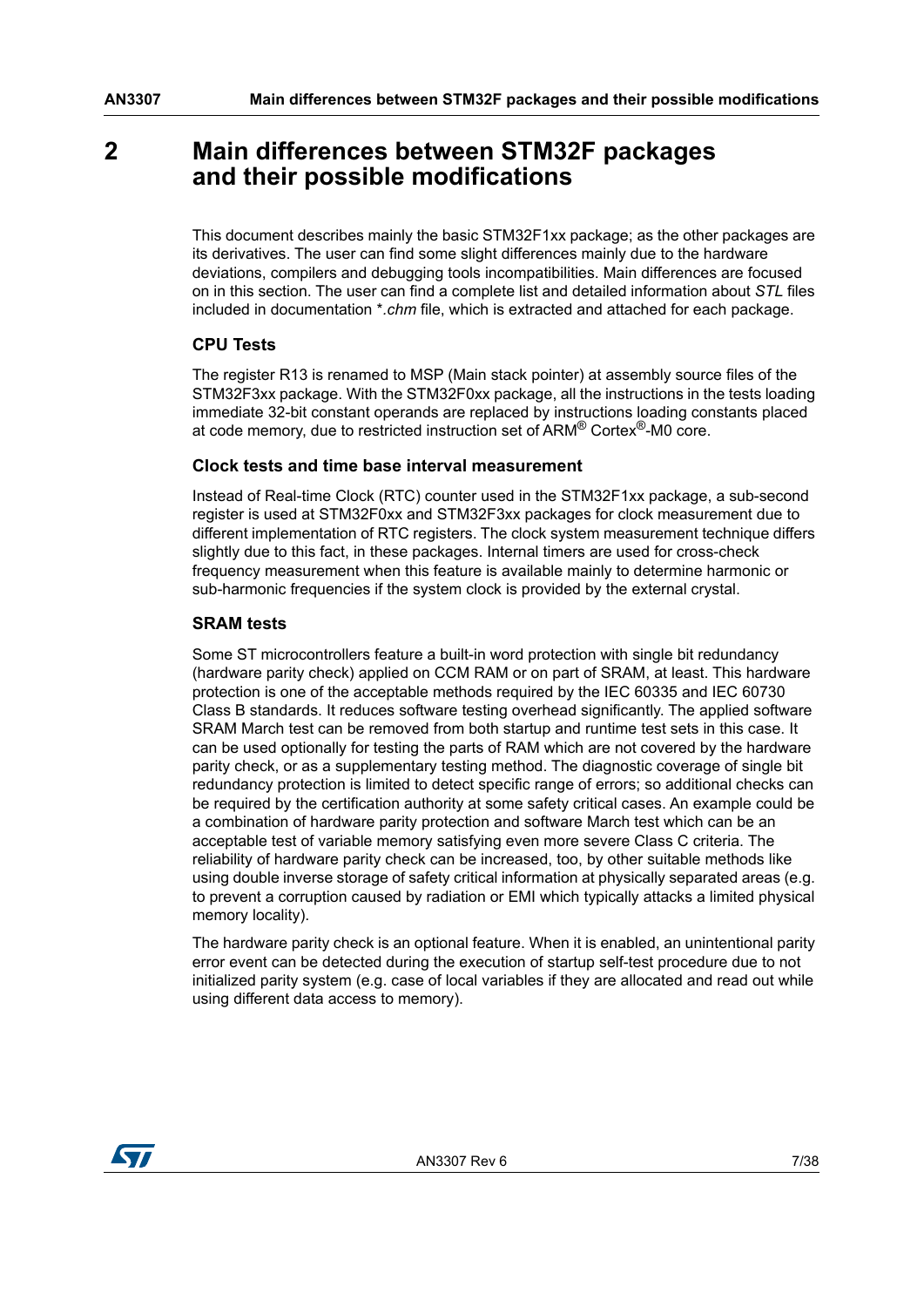To prevent this, it is suggested to initialize the concerned RAM space before calling startup self-test procedure. A simple loop inserted into startup assembly code can solve the problem and initialize parity system at dedicated RAM area:

; Program starts here after reset ;------------------------------------------------------------------------ Reset Handler ; Parity system initialization has to be performed here prior to the startup self-test procedure ;------------------------------------------------------------------------ ; r0 is used as a pointer to RAM, ; r1 keeps end address of the area ;------------------------------------------------------------------------ ;At every step of the loop, the 32-byte block (r2-r9) is copied to RAM starting from address kept at r0, r0 is then increased by 32 ; the loop body is performed while r0<r1 LDR R0, =RAM\_block\_begin ADD R1, R0, #RAM block size RAM\_init\_loop STMIA  $ROI, \{R2-R9\}$ CMP RO, R1 BLT RAM\_init\_loop ; RAM is initialized now, program can continue by startup self-test LDR RO, =STL\_StartUp BLX R0

*Note: The real content of the registers copied by STMIA instruction does not care because the purpose of this loop is to initialize the parity system. The content of the RAM will be initialized later by the compiler standard startup procedure anyway. The RAM\_block\_begin and RAM\_block\_size constants' setting should correspond with the number of data copied by STMIA instruction to prevent any undefined memory access.*

> If the initial software March test is performed over a RAM area dedicated for stack, it destroys the stack content where the return address of the test routine is stored. That is why the return address must be saved before the test starts and restored back to the stack after the test finishes. The return address is kept at dedicated register while the test is running. The store and restore handling depends on compiler implementation and it can differ for different level of optimization settings. In case of any such change the user has to check, how the return address is saved into stack and perform adequate store and restore of its value correctly back before return from test is performed and the address is popped out (follow intrinsic operations at begin and end of STL\_FullRamMarchC() routine at *stm32fxxx\_STLFullRamMc.c* file).

#### **Flash memory tests**

While the IAR compiler can be set to include a 32-bit CRC result compatible with STMicroelectronics hardware directly into code (see IAR documentation), the CRC calculation is not fully supported by KEIL compiler for the STM32 microcontrollers yet. That is why the result provided by STM32's internal CRC generator cannot be used directly for



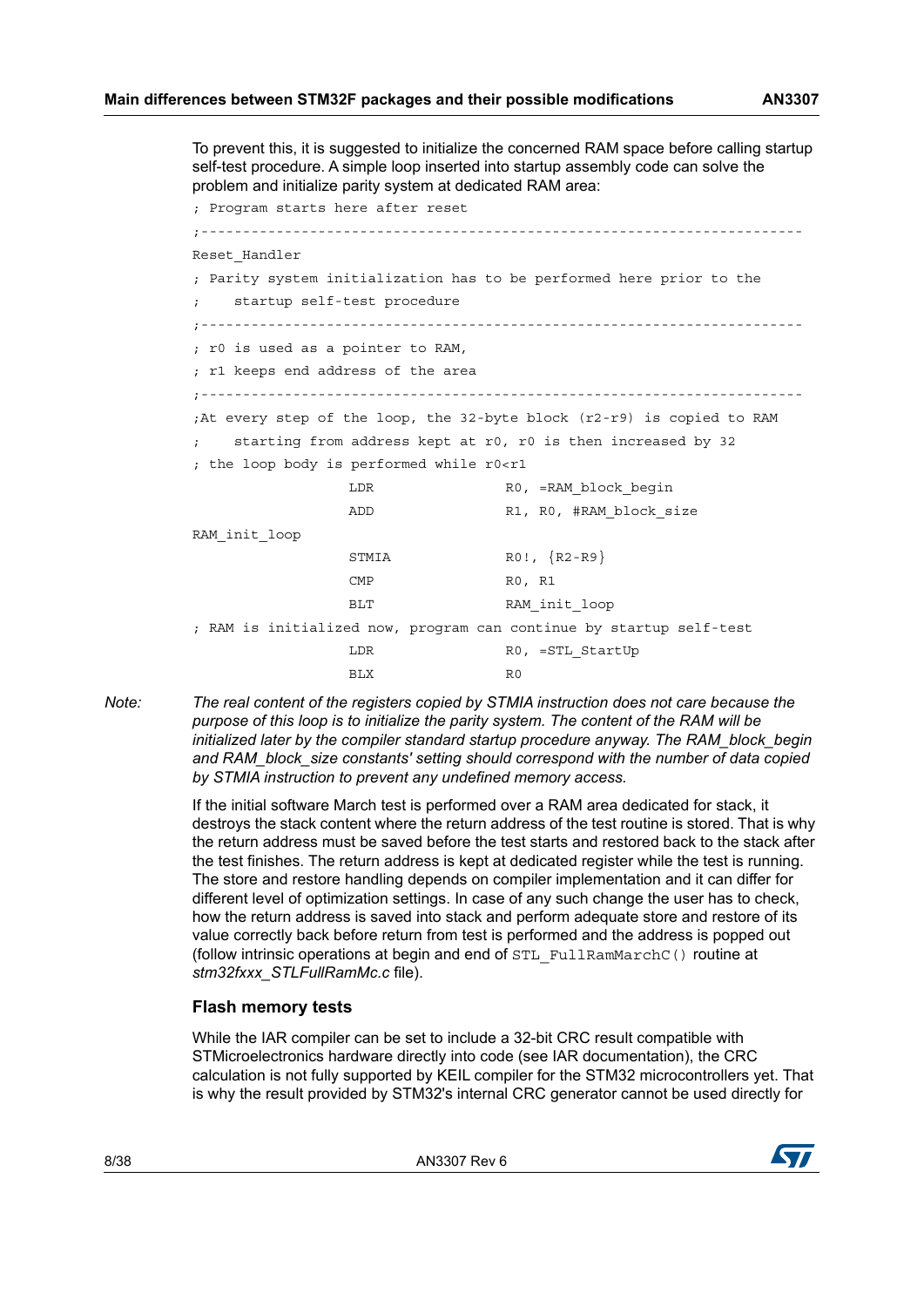such invariable memory checking at KEIL project. The users have to store the checksum computation result into final source code manually by modifying and proper placement of CHECKSUM area at the end of Flash memory (see end of *startup\_stm32fxxx.s* file and linker file settings). The result of a CRC calculation can be obtained by an external tool or it can be read at debug phase from begin of RAM (see invariable memory check part in *stm32fxxx\_STLstartup.c* file) where the result is stored temporarily by initial test. The CHECKSUM area itself must be excluded from the range of CRC calculation. Other possible testing method could be to compute a 32-bit checksum by the CRC generator in the initial phase and validate its result by using 16-bit software CRC computation in parallel. Specific SW procedures for 16-bit CRC calculation must be provided and called for proper testing at this case during startup tests. The validated 32-bit CRC value can be then saved as a reference for comparing all the subsequent runtime checks. This method decreases the CPU load at run time phase significantly, as the CRC computation is done via a hardware CRC generator exclusively. Please follow the latest updates from providers of compilers to implement the latest and most sufficient methods.

The Flash memory can be tested while the DMA is used for feeding the CRC block, too. In comparison with software test, the CPU load decreases significantly when the DMA is applied but the speed of the test itself does not change so much as the DMA needs few cycles to read and transfer data anyway. The test even can slow down when the DMA services some other transfers in parallel. Moreover some additional DMA configuration is required at initialization of the test. The user can find some detailed information about using the DMA at CRC calculation at the dedicated application note, *AN4187: Using the CRC peripheral in STM32 family*.

#### **Startup and system initialization**

There are differences at the initial system configuration and setup of debug and diagnostic utilities (e.g. recognizing reset cause) respecting hardware deviations. The startup file is modified to force the very first flow to begin of startup test set.

#### **Parameters**

All the configuration parameters are centralized into one file *stm32fxxx\_STLparam.h*. The configuration differences respect mainly different sizes of tested areas, different compilers, slight deviations of control flow, etc. Be careful when modifying an initial or run time test of possible corruption of control flow. In this case, the values summarized at complementary control flow counters can differ from the constants defined for comparison at flow check points. To prevent any control flow error, the user must change the definition of these constants in an adequate way.

#### **Files structure**

The structure of directories of all the packages is nearly the same for all the packages. It follows common structure used for ST standard peripheral drivers with added extra directory for self-test files. There is an additional subdirectory at Libraries directory at STM32F3xx package where two different directories are applied for STM32F30x and STM32F37x standard peripheral drivers, respecting both subfamilies differences. The dedicated group of standard drivers is included in dependency on project setting. The number of included selftest library header files is reduced at STM32F0xx package, as most of headers associated with their source files stay simply empty and they follow a formal structure only. The function of *stm32xxx\_STLlib.h* header including all these associated headers is replaced by common header *stm32f0xx\_STL\_param.h* here, which is included by all the sources in this package instead of *stm32xxx\_STLlib.h,* as it is used in the other packages.

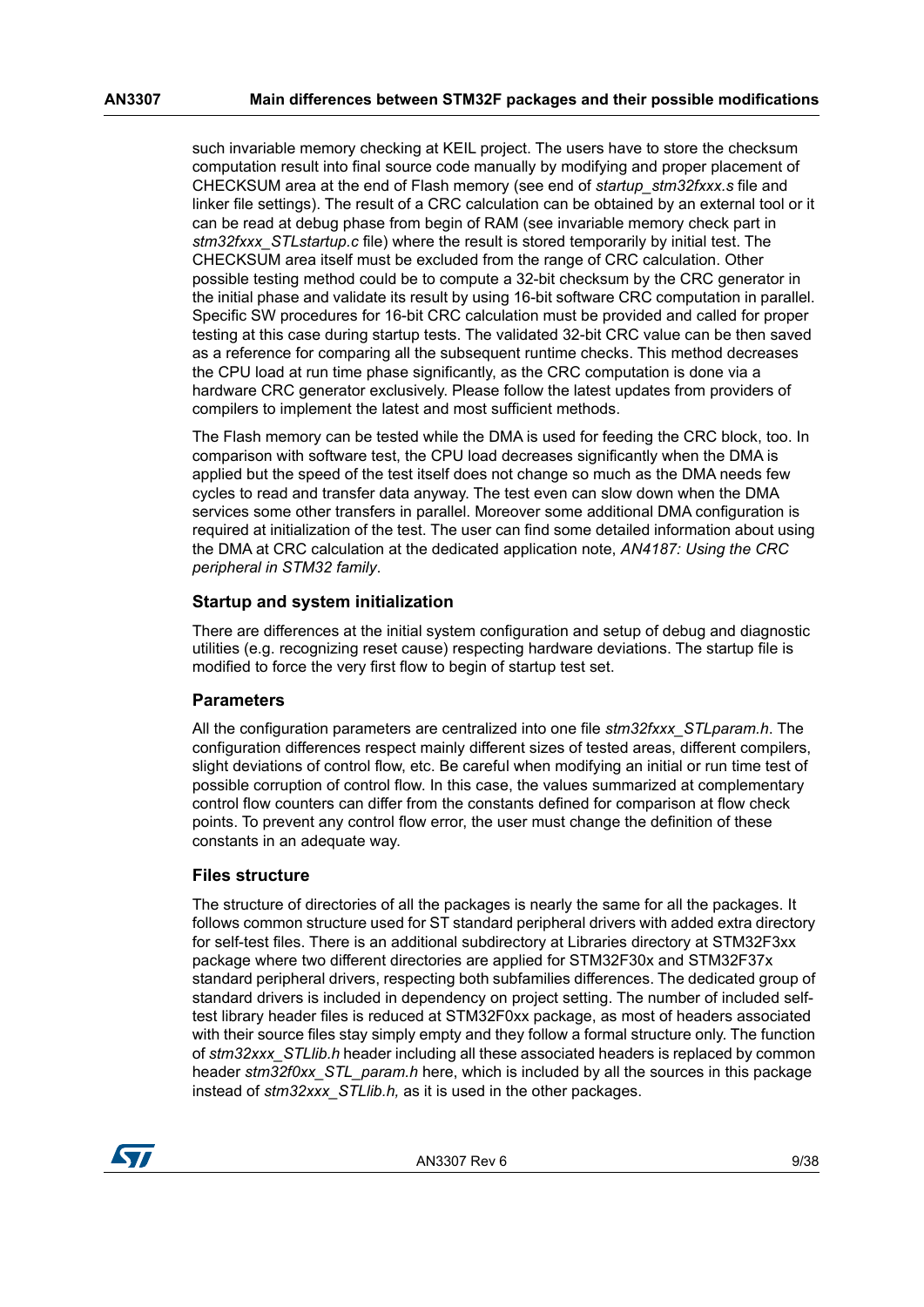#### **Verbose and diagnostic modes**

The verbose messages can slightly vary between the packages but they are mostly selfexplanatory. The users can easily find the calling place and condition at the source code from which the message is published. Signals provided on GPIO LEDs can be used for basic check if the application runs properly, as well as for the measurement of some basic timing intervals. Be sure the verbose messages increase the processing load at execution phase and significantly increase an overhead of code memory capacity, especially.

#### **Duration of the tests**

The duration of the initial functional self-test performed at startup phase can vary slightly depending on CPU clock frequency and size of memory areas tested. The differences between duration of periodical run time self-tests are negligible and depend mainly on the CPU clock. Both software RAM transparent and partial Flash tests last about 20 µs with a default block size setting (at CPU clock about 72 MHz).

The overall test RAM or Flash cycle duration depends on:

- The size of the memory area under check,
- The size of the block checked at one step and
- The frequency of the partial test steps.

For instance, a test of the RAM area collecting 32 pairs of word Class B variables needs 16 partial steps if 4 words are tested by one step (in fact, 6 words are tested at every step if just one word overlap is configured at both the highest and the lowest address - follow the transparent RAM test configuration).

the test of 64 Kbytes of Flash memory can be done at 1024 partial steps when the block size is set to default 16 words. This means an overall duration of 10 s if the period of steps is 10 ms.

At any critical case when a such long interval for Flash testing is not acceptable, the program memory can be divided into few sectors and the test can be reduced to be performed above one selected sector just keeping the safety functions and data currently used.

The toggling of some LEDs can be used to measure the timing performance of the firmware. Be sure any control of the verbose messages used at debugging is disabled as well as the initialization of evaluation board display when doing any such measurement.

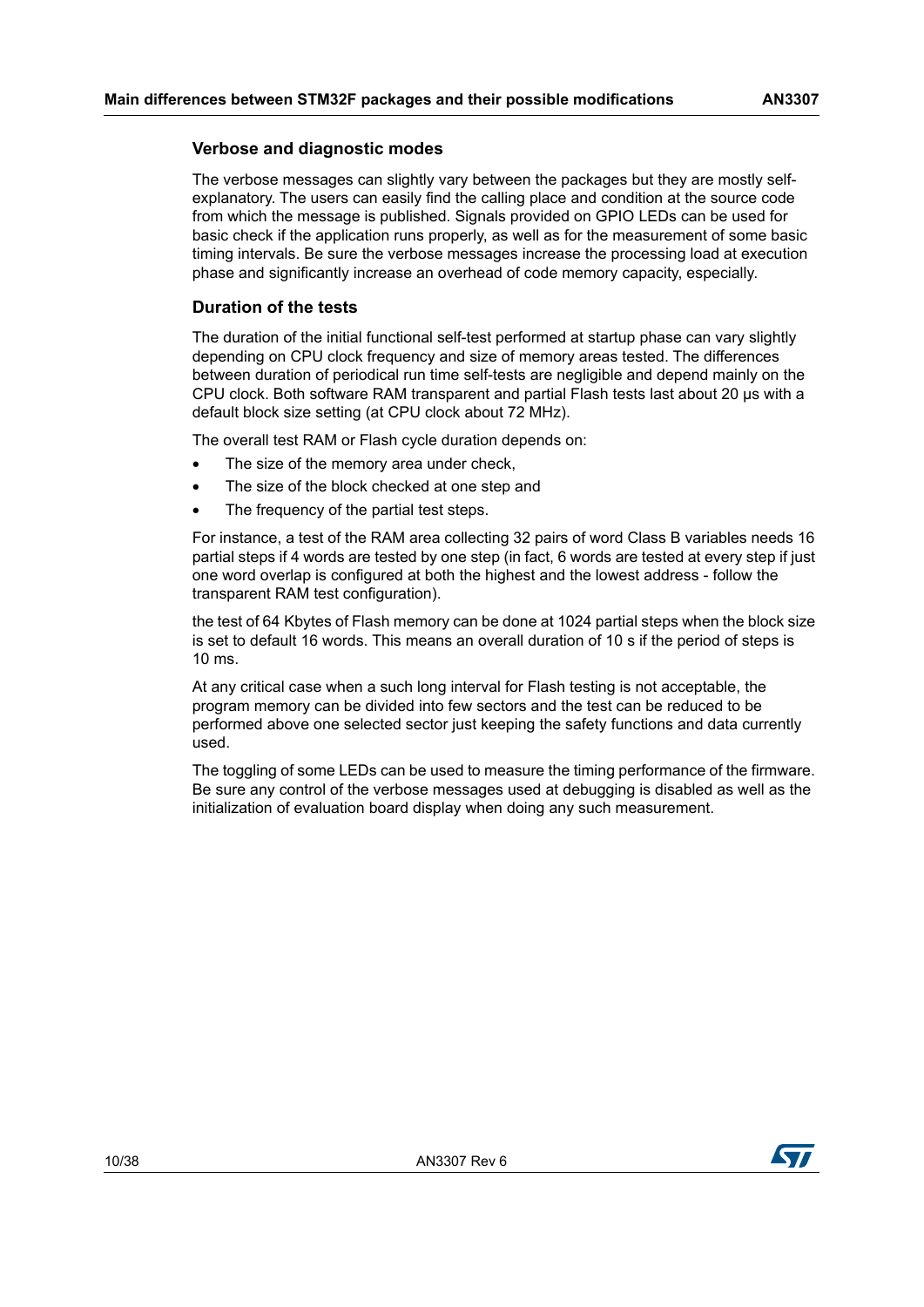## <span id="page-10-0"></span>**3 Compliance with IEC and VDE standards**

The IEC (International Electrotechnical Commission) is a non-profit and non-governmental authority recognized worldwide for preparing and publishing international standards for a vast range of electrical, electronic and related technologies. IEC standards are focused mainly on safety and performance, the environment, electrical energy efficiency and its renewable capabilities. The IEC cooperates closely with ISO (International Organization for Standardization) and ITU (International Telecommunication Union). Their standards define not only the recommendations for hardware, but also for software solutions. Standards are divided into a number of safety classes depending on the purpose of the application.

The other bodies that are recognized worldwide in the field of electronic standard organizations are VDE in Germany, IET in the United Kingdom and the IEEE in the United States. The VDE association also includes a Testing and Certification Institute which is a pioneer of software safety inspection. This is a registered National Certification Body (NCB) for Germany. The main purpose of this testing house is to offer standard compliance and quality testing services to manufacturers of electrical appliances.

One of the pivotal IEC standards is the IEC 60335-1 norm, which covers safety and security of household electronic appliances destined for domestic and similar environment. Appliances incorporating electronic circuits are subject to component failure tests.

The basic principle is that the appliance must remain safe in the case of any component failure. The microcontroller is an electronic component just like any other from this point of view. If safety relies on an electronic component, it must remain safe after two consecutive faults. This means the appliance must stay safe with one hardware failure and with the microcontroller not operating (under reset or not operating properly).

If the safety depends on software, the software is taken into account with the second applied failure. The conditions required for software are defined precisely in Annex Q of the IEC 60335-1 norm. Three classes of appliances are defined here:

- **Class A**: Safety does not rely on software
- **Class B**: Software prevents unsafe operation
- **Class C**: Software is intended to prevent special hazards

This application note and the associated ST software package covers the group B specification. Appliances under group C need some other special requirements such as dual microcontroller operation, which is outside the scope of this document.

Class B compliance aspects for microcontrollers are related both to hardware and software. A list of microcontroller parts under compliance is evaluated at IEC 60335-1 Annex T which refers to IEC 60730 Annex H. This list can be divided into two groups - micro-specific and application-specific items. See *[Table 1](#page-11-1)*.

While application-specific parts rely on customer application structure and must be defined and developed by the users (communication, I/O control, interrupts, analog inputs and outputs), micro-specific parts are related purely to the micro structure and can be made generic (core self-diagnostic, volatile and non-volatile memory integrity checking, clock system tests). This group of micro-specific tests is the focus of the ST solution based on powerful hardware features of STM32 MCU such as dual independent watchdogs or clock sources.

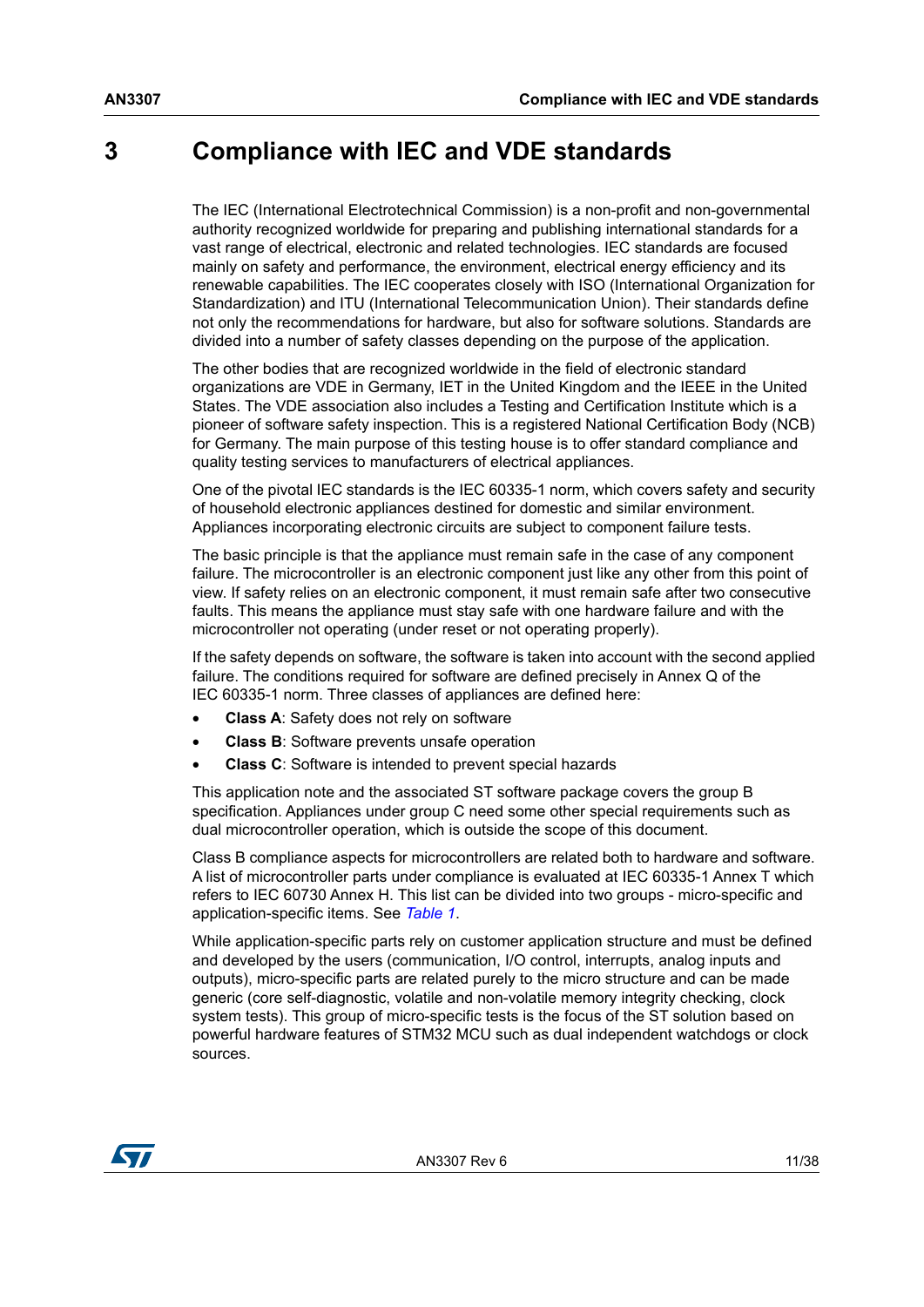<span id="page-11-1"></span>

| <u>rapid it moo parts which must be tested for oldes D compliance</u> |                                                             |  |  |  |  |  |  |  |
|-----------------------------------------------------------------------|-------------------------------------------------------------|--|--|--|--|--|--|--|
| Group                                                                 | <b>Components to be tested</b>                              |  |  |  |  |  |  |  |
|                                                                       | CPU registers                                               |  |  |  |  |  |  |  |
|                                                                       | CPU program counter                                         |  |  |  |  |  |  |  |
| Micro-specific                                                        | Clock                                                       |  |  |  |  |  |  |  |
|                                                                       | Volatile & non-volatile memories                            |  |  |  |  |  |  |  |
|                                                                       | Internal addressing (and external memory addressing if any) |  |  |  |  |  |  |  |
|                                                                       | Internal data path                                          |  |  |  |  |  |  |  |
|                                                                       | Interrupt handling                                          |  |  |  |  |  |  |  |
|                                                                       | External communication                                      |  |  |  |  |  |  |  |
| <b>Application-specific</b>                                           | Timing                                                      |  |  |  |  |  |  |  |
|                                                                       | I/O peripherals                                             |  |  |  |  |  |  |  |
|                                                                       | Analog A/D and D/A                                          |  |  |  |  |  |  |  |
|                                                                       | Analog multiplexer                                          |  |  |  |  |  |  |  |

**Table 1. MCU parts which must be tested for Class B compliance** 

## <span id="page-11-0"></span>**3.1 Generic tests included in the STM32F firmware library**

The certified by VDE STM32F firmware library packages are composed of the following micro-specific software modules:

- CPU register test
- Clock monitoring
- RAM functional check
- Flash checksum integrity check
- Watchdog self-test
- Stack overflow monitoring

An overview of the methods used for these MCU-specific tests is given in *[Table 2](#page-12-0)* and they are described in more detail in the following sections. The last two items from the list above are not explicitly asked for by the norm, but they improve overall fault coverage.

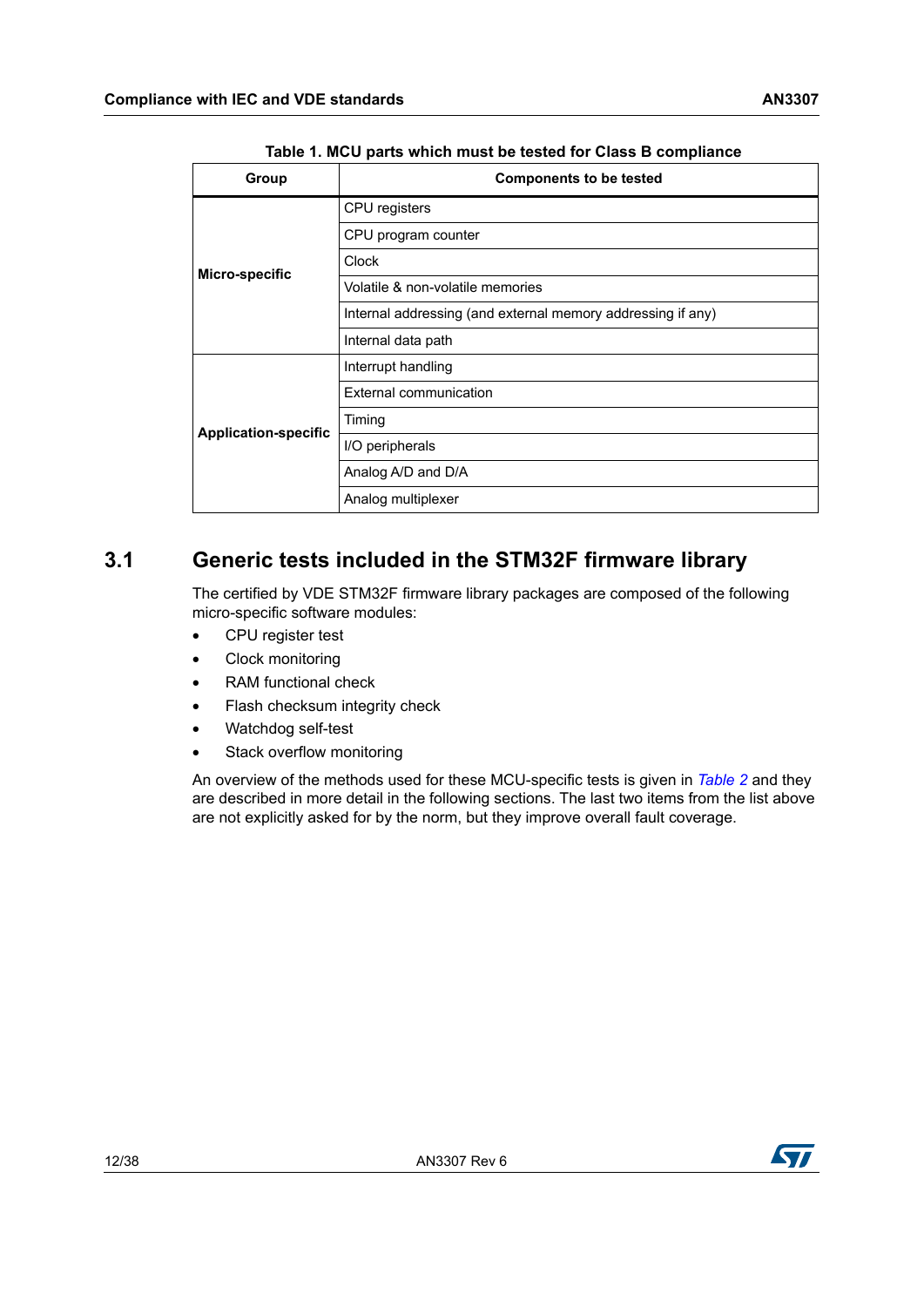| <b>Components to be</b><br>verified | <b>Method used</b>                                                                                                                                                                                                                                                                                                                                                                                                                                                                           |
|-------------------------------------|----------------------------------------------------------------------------------------------------------------------------------------------------------------------------------------------------------------------------------------------------------------------------------------------------------------------------------------------------------------------------------------------------------------------------------------------------------------------------------------------|
| CPU registers                       | Functional test of all registers and flags including R13 (stack pointer), R14<br>(link register) and PSP (Process stack pointer) is done at startup. In the<br>runtime test R13, R14, PSP and flags are not tested. The stack pointer is<br>tested for underflow and overflow, the link register is tested by PC<br>monitoring. If any error is found, the software jumps directly to the Fail Safe<br>routine.                                                                              |
| Program counter                     | Two different watchdogs driven by two independent clock sources can<br>reset the device when the program counter is lost. The Window watchdog,<br>driven by the main oscillator, performs time slot monitoring while the<br>Independent one, driven by the low speed internal RC oscillator, is<br>impossible to disable once enabled. Both watchdogs must be serviced at<br>regular intervals. Program control flow is additionally monitored using a<br>specific software method.          |
| Addressing and data<br>path         | This is tested indirectly by RAM functional and Flash integrity tests, stack<br>overflow (a specific pattern is written at a low boundary of stack space and<br>checked for corruption at regular intervals) and underflow (a second<br>pattern is written at a high boundary if it is not at the RAM end). In addition,<br>a bus error exception vector is fetched by the CPU if a memory access<br>fault occurs.                                                                           |
| Clock                               | A reciprocal method of comparing two independent clock sources is used<br>while clocking two timers. Wrong main frequency (harmonic/sub harmonic)<br>can be detected using the external low speed 32 kHz oscillator as a<br>timebase.                                                                                                                                                                                                                                                        |
| Non-volatile memory                 | A 16-bit CRC software checksum test of the entire memory is done at<br>startup and a partial memory test is repeated at runtime (block by block).<br>Optionally the built in hardware for fast 32-bit CRC calculation can be used.                                                                                                                                                                                                                                                           |
| Volatile memory                     | A March C- (or optionally March X) full memory test is done at startup and<br>a partial memory test is repeated at runtime (block by block), scrambled<br>order of physical addresses in RAM is respected in tests for optimal<br>coverage of coupling faults, word protection with double redundancy<br>(inverse values stored in non adjacent memory space) is used for safety<br>critical Class B variables, Class A variable space, stack and unused space<br>are not tested at runtime. |

#### <span id="page-12-0"></span>**Table 2. Overview of methods used in the micro-specific tests provided with this application note**

The users can include a part or all of these software modules certified by VDE into the project. If they stay unchanged and are integrated in accordance with the guidelines, the time and costs needed for a certified end-application would be significantly reduced.

*Note: If minor changes have to be made to the modules, it is suggested that the user keeps careful track of all of these changes in order to inform the certification authority of all modifications made to the certified routines.*

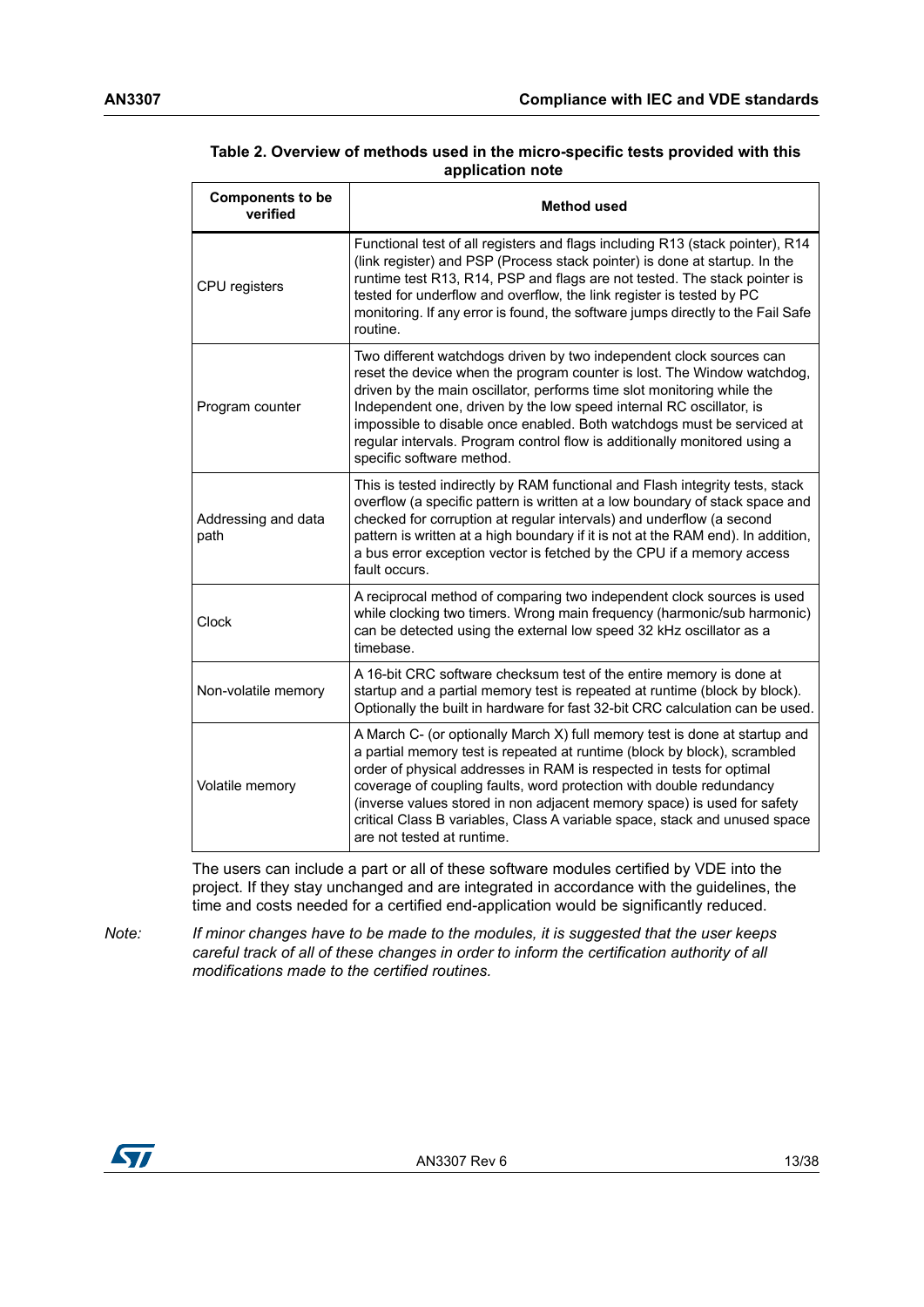## <span id="page-13-0"></span>**3.2 Application-specific tests not included in the ST firmware library**

The users have to focus on all the remaining tests that cover application-specific MCU parts that are not included in the ST firmware library:

- Testing the analog blocks (AD/DA, multiplexer)
- Testing the digital I/O
- External addressing
- **External communication**
- Timing and interrupts

The tests for the analog part depend on the application and peripheral capability of the device. The pins used should be checked for correct analog intervals (by checking that the measured voltages correspond to the real analog values) and free analog pins can be used to read some reference voltages in conjunction with testing the analog multiplexers if they are used in the application. The internal reference voltage should also be checked. Some STM32 devices feature two (and some even three) independent ADC blocks. It make sense to perform conversions on the same channel using two different ADC blocks for security reasons.

Class B tests must also detect any malfunction of the digital I/Os. This could be covered by plausibility checks together with some other application parts (for example, the change in an analog signal from a temperature sensor should be checked when the heating/cooling digital control is switched on/off). Selected port bits can be locked by applying the correct lock sequence to the lock bit in the GPIOx\_LCKR register to prevent unexpected changes to the port configuration. The reconfiguration is only possible at the next reset sequence in this case. In addition, the bit banding feature can be used for atomic manipulation of the SRAM and peripheral registers.

Application interrupt occurrences and external communication flows should also be checked. Different methods can be used: one method can use a set of incremental counters with specific counters incremented by each interrupt or communication event. The values in the counters are then checked periodically at given time intervals to make a cross-check with an independent timebase. The number of events performed within the last period should correspond to the application requirements. The configuration lock feature can be used to secure the timer register settings with three levels controlled by the TIMx\_BDTR register.

The data exchange at communication sessions should be checked while including a redundant information into the data packets. Parity, sync signals, CRC check sums, block repetition or protocol numbering can be used for this purpose. Robust application software protocol stacks like TCP/IP give higher level of protection, if necessary.

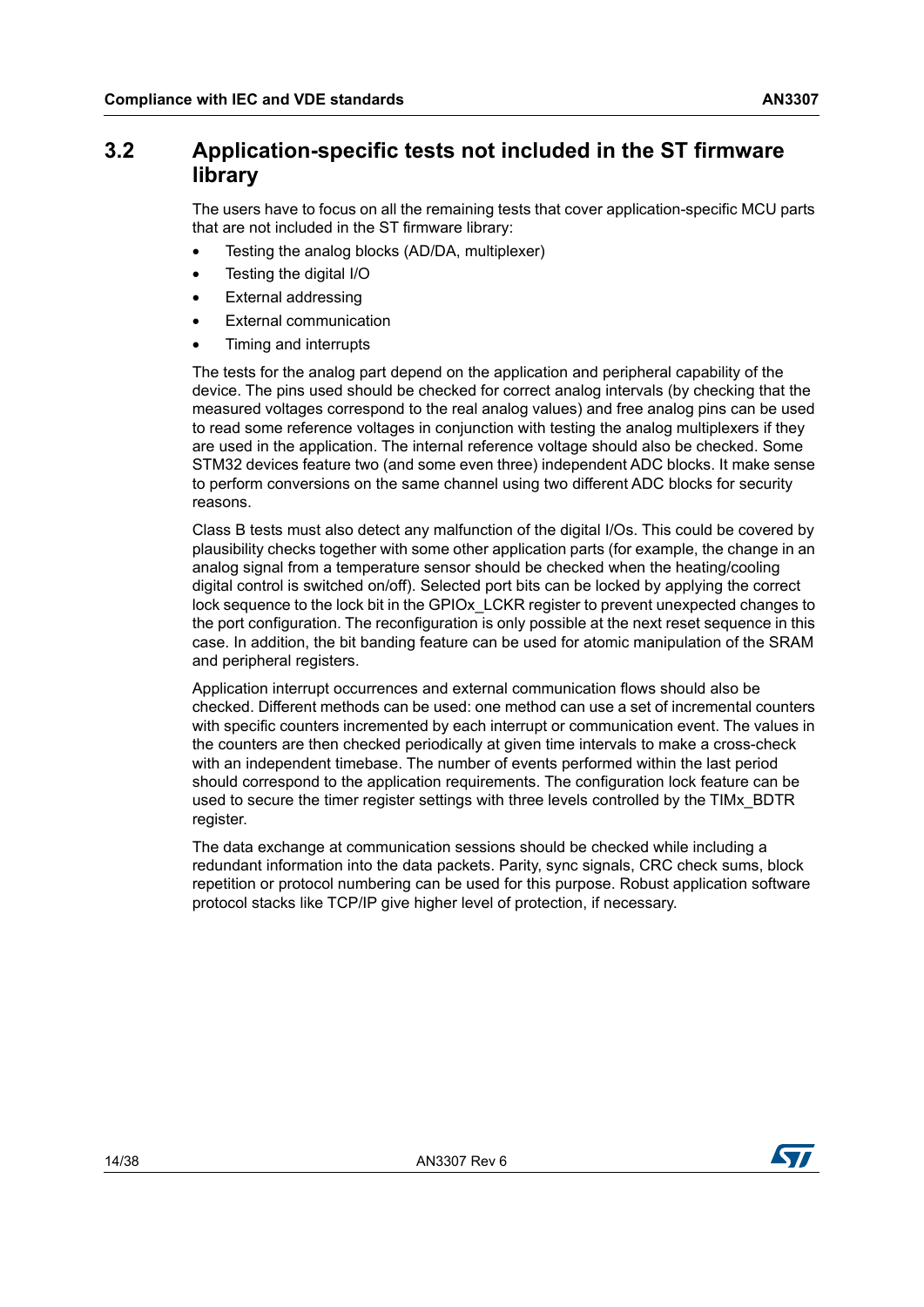## <span id="page-14-0"></span>**4 Class B software package**

This section highlights the basic common principles used in the ST software solution. The workspace organization is described as well as configuration and debugging capabilities. Any differences between the two supported development environments (IAR's EWARM and Keil's MDK-ARM) are highlighted.

## <span id="page-14-1"></span>**4.1 Basic software principles used**

The basic software methods and common principles used for all the tests included in the ST solution are described in detail in this section.

#### <span id="page-14-2"></span>**4.1.1 Fail Safe mode**

If any failure is detected, the *FailSafePOR()* routine is called (defined in **stm32fxxx\_STLstartup.c** file). The program stays in an endless loop waiting for a watchdog reset. Apart from some debugging features the routine is almost empty. The users have to provide the content to the routine and ensure that it executes the right actions to keep the application in a safe state.

The debug or verbose mode described in *[Section 4.3: Package configuration and](#page-18-1)  [debugging](#page-18-1)* can be used to identify which error has occurred.

#### <span id="page-14-3"></span>**4.1.2 Class B variables**

Each class B variable is stored as a pair of two complementary values in two separate RAM regions. Both normal and redundant complementary values are always placed in non adjacent memory locations. A partial transparent RAM March C- or March X test is performed continuously on these RAM areas by means of an interrupt subroutine. The pair is compared for integrity each time before the value is used. If any value stored in the pair is corrupted, Fail Safe mode is invoked. An example of RAM configuration can be seen in *[Figure 1](#page-15-0)*. The users can adapt the RAM space allocation according to the application needs and the hardware capabilities of the device.

For better consistency of the run time test, all the Class B regions are merged together within a single compact memory location.

The user has to align the size of the tested area to multiply single transparent steps while respecting overlay used for the first and last step of the test, including address scrambling. That is why the user has to allocate dummy gaps at the beginning and at the end of the area dedicated to Class B variables. Size of these gaps has to correspond to applied overlay of the tested single block.

Backup buffer and pointer to Class B area has to be allocated out of the area dedicated to Class B variables, at a specific location tested separately each time the overall Class B area test cycle is completed.

Specific pattern is written at the low boundary of stack space and checked for corruption at regular intervals to detect the stack overflow. To check its underflow, a second pattern can be written at high boundary if the stack is not placed at top of RAM. If the stack is placed at top of RAM an underflow event raises hardware exception event. When more than a single stack area is used by the application, it is advisable to separate the adjacent areas by



AN3307 Rev 6 15/38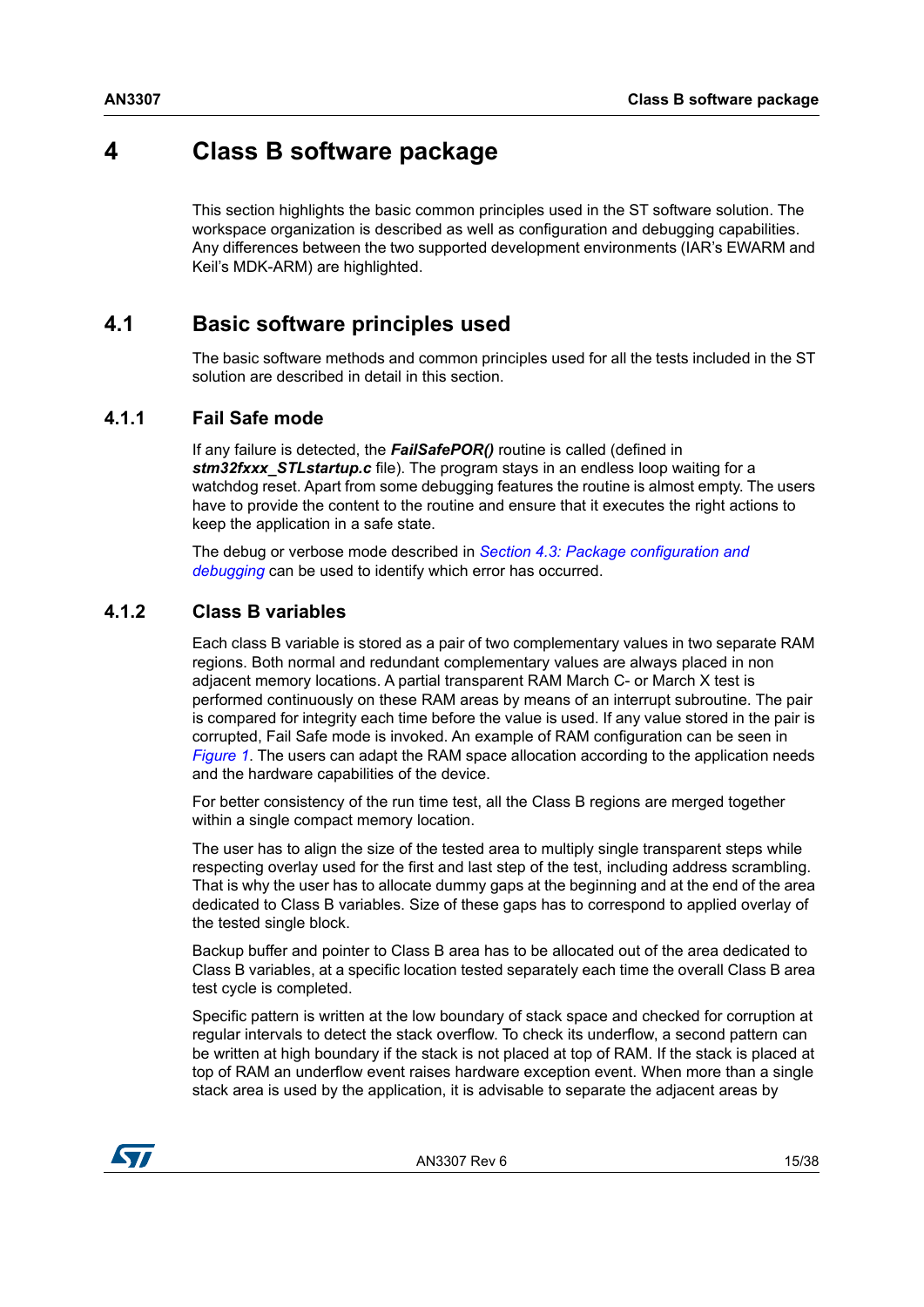boundary patterns to check that all the pointers operate exclusively within their dedicated areas.

Stack and non safety RAM area are not checked by the transparent RAM test at run time.

<span id="page-15-0"></span>



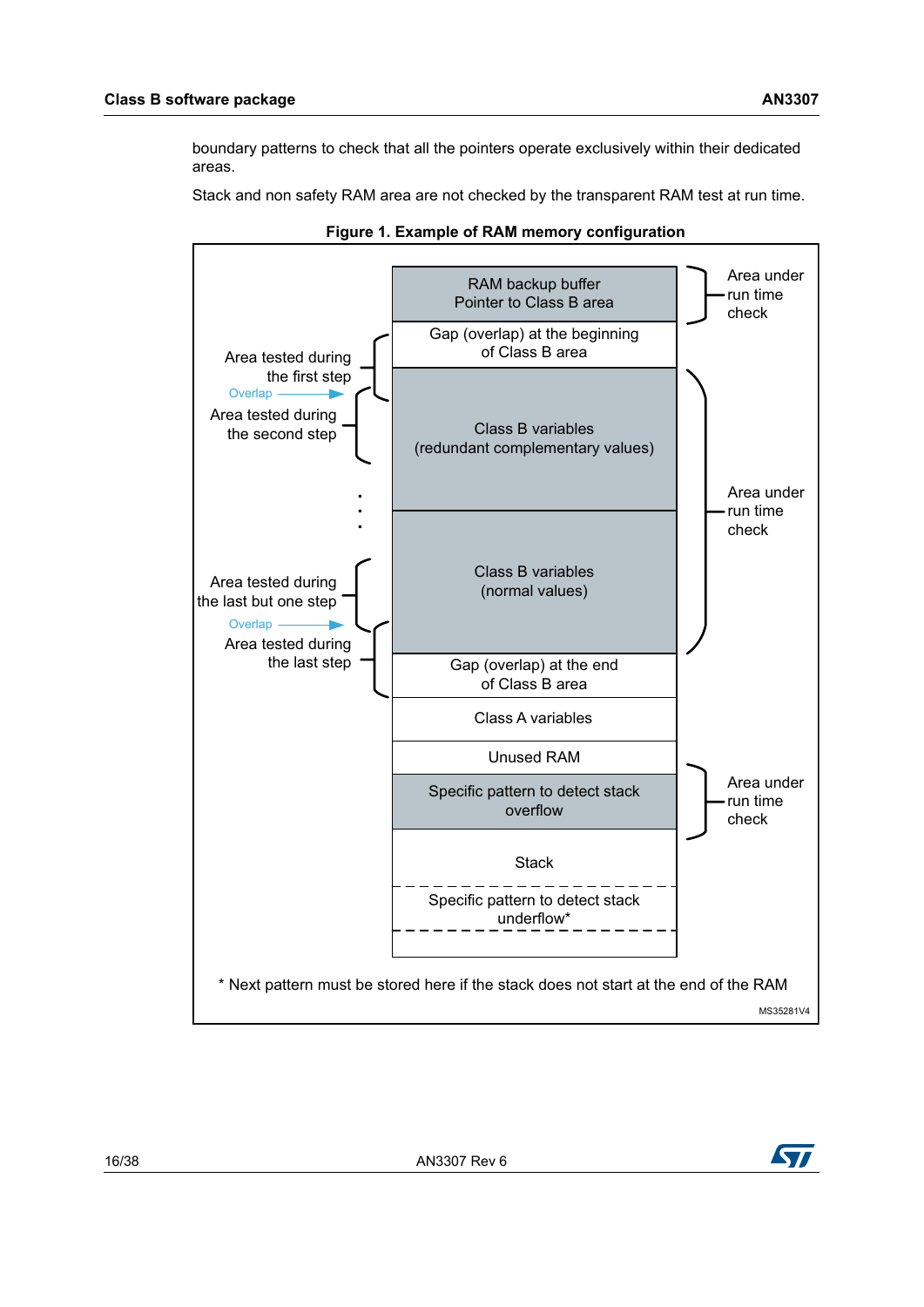## <span id="page-16-0"></span>**4.1.3 Class B flow control**

A specific software method is used to check if all parts of the test flow are successfully passed. Unique labels (constant numbers) are defined for identifying all key points (blocks with component tests) in the code flow in order to make sure no block is skipped and all of them are performed as expected. The unique labels are processed in two complementary counters to comply with class B variable criteria. The main principle is a symmetrical four-step change of the counter pair content (adding or subtracting the unique label values) each time any significant testing block is processed. Two of the steps check if the block is correctly called from the main flow level (processed just before calling and just after return from the called procedure). The next two steps check if the block is correctly completed inside the called procedure (processed just after entry and just before return from the procedure). An example is given in *[Figure 2](#page-16-1)*, where a routine performing a component test is called in the checked flow sequence and the four-step checking service is shown. This method decreases the load on the CPU as all these points are always checked by counting one member of the complementary counter pair only. As there is always the same number of call/return and entry/exit points, the values stored in the counter pair must be always complementary ones after any block is passed completely. Several execution flow check points are evaluated and placed in the code flow where the integrity of the counter pair is checked. If the counters are not complementary or they do not contain the expected values at any of these checkpoints, the Fail Safe routine is called.

<span id="page-16-1"></span>



*Note: The unique number for the calling point for Component test 1 at the main level is defined as 5, and for the procedure itself it is defined as 7 in this example. The initial value of the counters are set to 0 and 0xFFFFFFFF for simplicity. The table in the upper right corner of* 

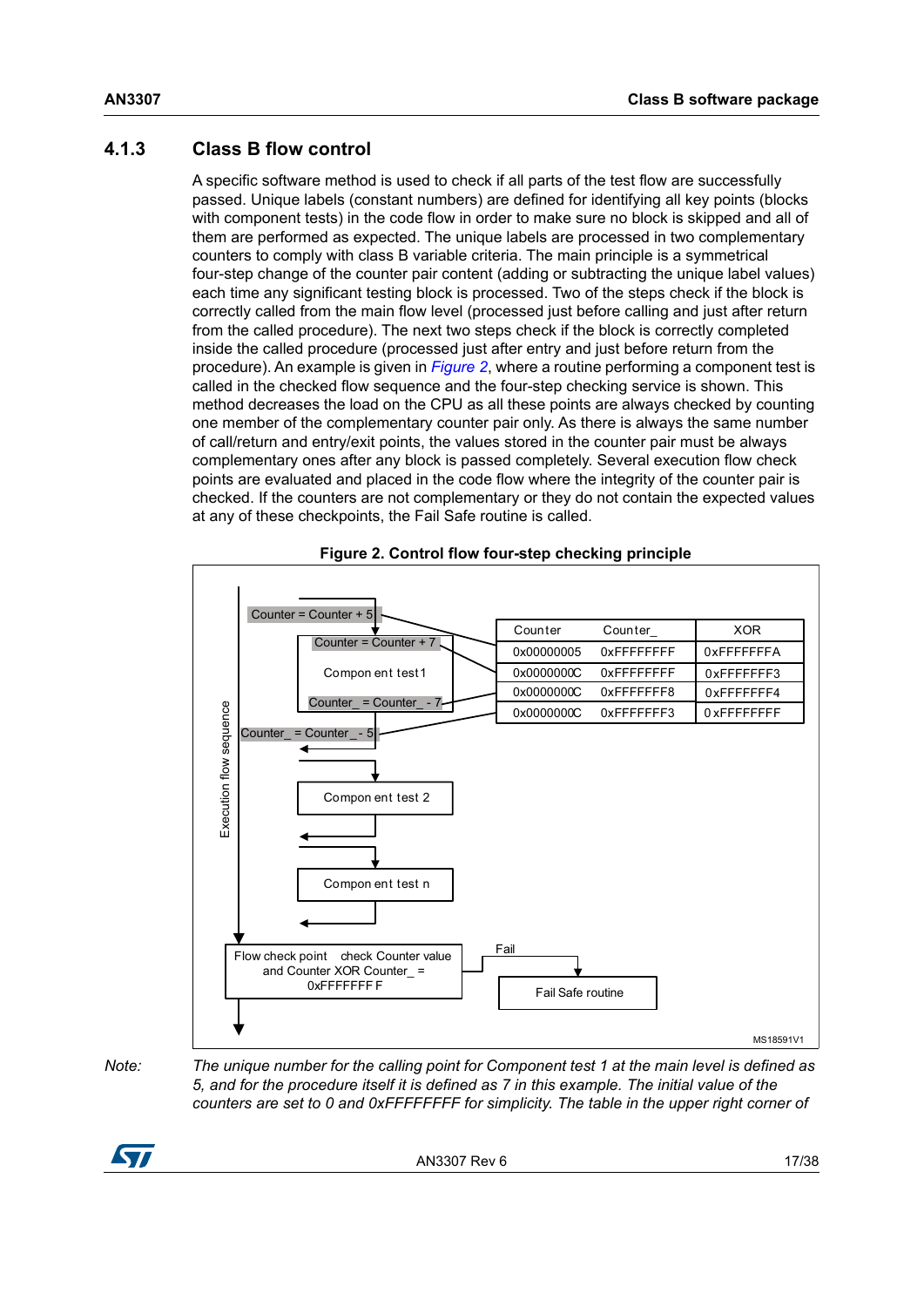*[Figure](#page-16-1) 2 shows how the counters are changed in four steps and their complementary state after the last step of the checking policy (return from procedure) is done.*

## <span id="page-17-0"></span>**4.2 Package organization**

This section describes how the ST solution is organized.

#### <span id="page-17-1"></span>**4.2.1 Projects included in the package**

As well as the standard firmware and self-test libraries, the installation package includes two projects for STM32 family - IAR's EWARM and Keil's MDK-ARM. The corresponding *Project.eww* or *Project.uvproj* project file must be configured for a specific STM32Fxxx family device before compilation.

The required linker files are predefined and the defined symbols for concrete configuration are already declared in the preprocessor sections. For information on certain exceptions and special cases, refer to *[Section 4.2.2: Tool-specific integration of the library](#page-17-2)*.

#### <span id="page-17-2"></span>**4.2.2 Tool-specific integration of the library**

#### **Startup file**

It is recommended to reuse the following compiler-specific files:

- • *startup\_STM32fxxx.s* file where regular reset handler should be replaced by STL\_StartUp function address and checksum storage area should be defined (in case of MDK-ARM compiler)
- *\*.icf* (for IAR) and *\*.sct* (for KEIL) linker script files where all the memory regions including Class B specific ones are defined
- The workspace can also be used as an example (CRC generation is enabled in the linker/ processing tab of project options with IAR).
- Self-test startup routines do not alter or disable the compiler's standard C startup files, variables and stack/heap which are initialized in the usual way.

#### **Defining new variables and memory sizes**

A double storage in CLASS\_B\_RAM and CLASS\_B\_RAM\_REV is necessary to ensure the redundancy of the safety critical data (Class B). All other variables defined without any particular attributes are considered as Class A variables and are not checked during the transparent RAM test.

Class A and Class B variable region sizes can be modified in the linker configuration file. New Class B variables must be declared in the *stm32fxxx\_STLclassBvar.h* header file, with the following syntax for the IAR development environment:

*\_\_no\_init EXTERN uint32\_t MyClassBvar @ "CLASS\_B\_RAM";*

*\_\_no\_init EXTERN uint32\_t MyClassBvarInv @ "CLASS\_B\_RAM\_REV";*

and with the following syntax for the KEIL development environment:

*EXTERN uint32\_t MyClassBvar \_\_attribute\_\_((section("CLASS\_B\_RAM"), zero\_init));*

*EXTERN uint32\_t MyClassBvarInv \_\_attribute\_\_((section("CLASS\_B\_RAM\_REV"), zero\_init));*

*Note: The start and end addresses of RAM/ROM regions are not exported when using the KEIL environment. These address modifications must be edited in the stm32fxxx\_STLparam.h* 

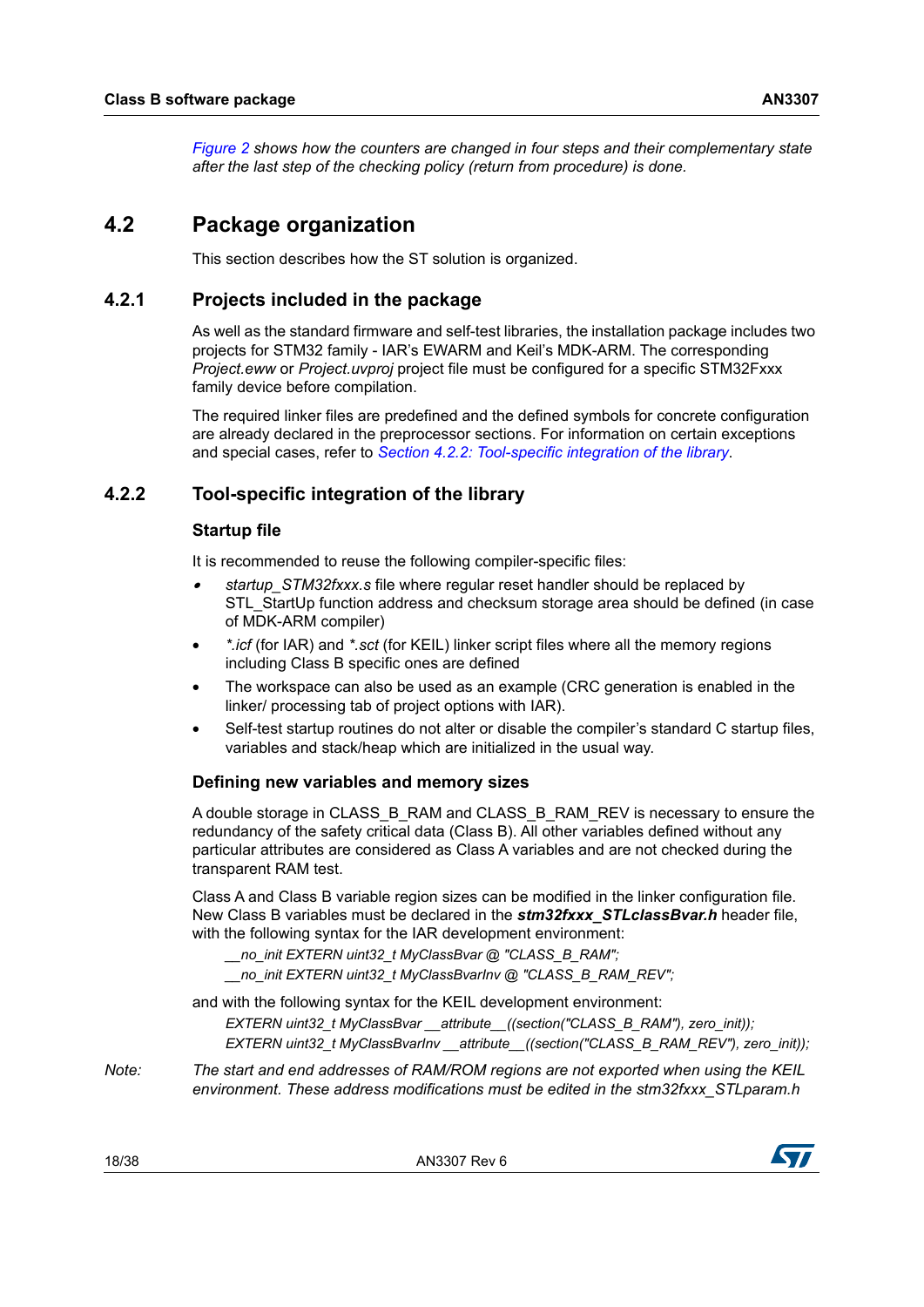*file, which contains addresses and constants required to do the RAM and ROM (Flash) tests.*

## <span id="page-18-0"></span>**4.2.3 Application demonstration example**

A short demonstration example of a user application is attached at *main.c* file related to the dedicated project (see *[Section 5: Class B solution structure](#page-21-0)*). It provides an example of how the Class B routines can be integrated into an application-specific solution and demonstration software controlling hardware of dedicated evaluation board.

The demonstration software uses the following hardware:

- On board LCD screen to display basic status messages
- Outputs to drive LEDs indicating that testing routines are executed properly. Dedicated LEDs are toggled once the partial RAM or Flash memory test is completed and at every beginning and end of Class B testing procedures. These LED signals can be used to measure duration and frequency of the tests. Some of the LEDs indicate partial intervals of initial startup test, too. Please, follow the source code for more details.

<span id="page-18-3"></span>

#### **Figure 3. Diagnostic LED timing signal principle**

## <span id="page-18-1"></span>**4.3 Package configuration and debugging**

Sometimes a functional part of the package should be suspended, excluded or included. The reason could be that certain tests are not required for a given application context. Some modifications can also useful when the package has to be debugged. This section describes how the ST solution can be configured, modified and debugged.

## <span id="page-18-2"></span>**4.3.1 Configuration control**

The configuration of the software is done at two basic levels. One configuration level is given by the project settings, where the differences between the STM32 family members is the factor. This part is mainly done automatically by proper configuration of the project. The other configuration level is the user settings. All the user configuration settings are centralized in the Class B configuration file *stm32fxxx\_STLparam.h*. A set of constants defined in this file control the conditional compilation of some functions. Adjustable constants must have specific settings to run all the tests properly (see note at *[Section 4.2.1:](#page-17-1)  [Projects included in the package](#page-17-1)*).

Some runtime tests can be skipped depending on the end application. If the periodicity of the test is inherent (for example, for a washing machine, the users switch the application on

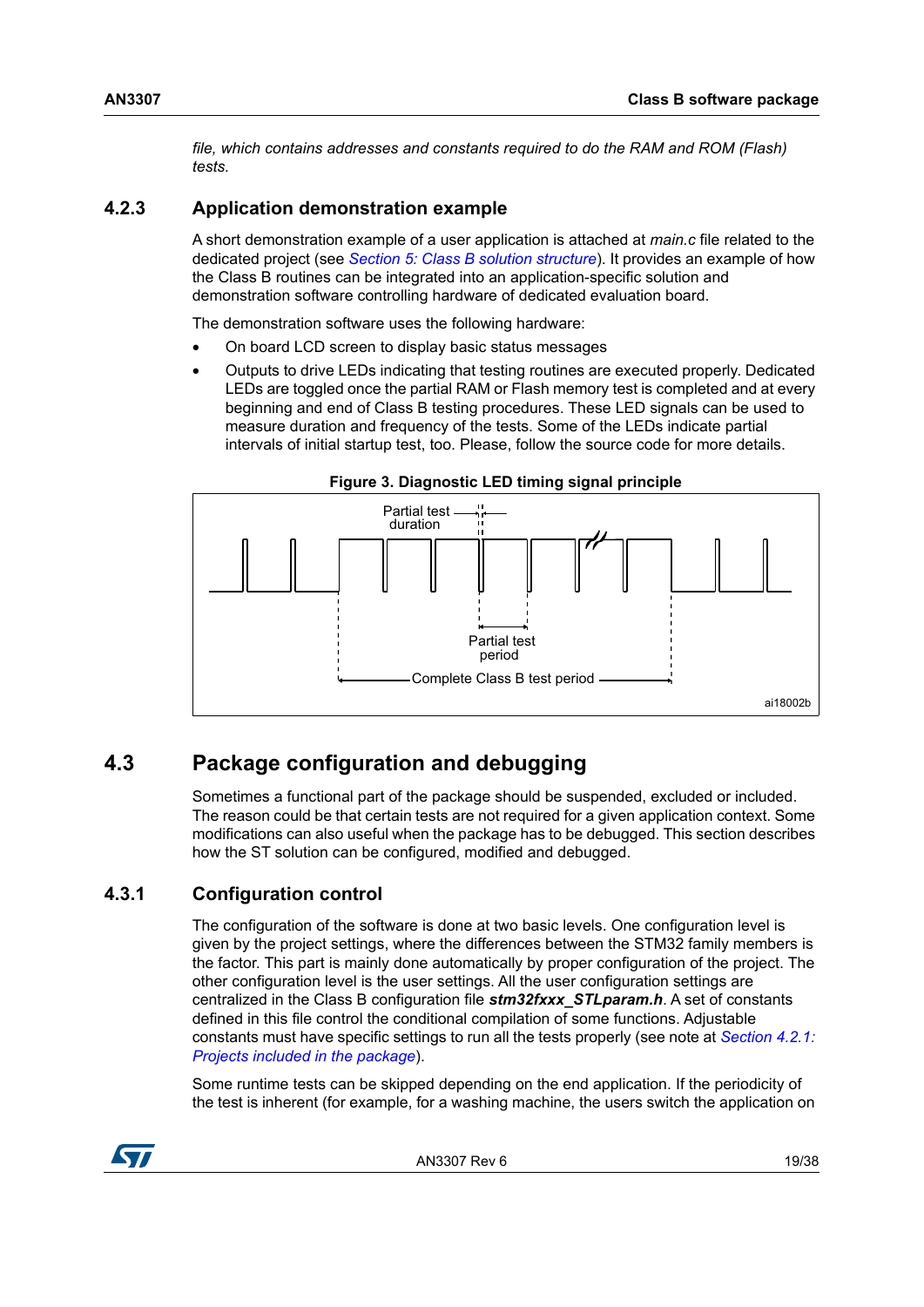or off when it is used), then power on tests are sufficient and transparent/runtime tests can be avoided. This point must be discussed with the chosen test institute case by case.

For a maximum robustness, the recommendation is to enable the independent watchdog using the hardware option bytes, and start the window watchdog as soon as possible in the main routine once the application development is close to the end. This is not done by default in the STM32 self-test library demonstration.

The stack overflow detection and watchdog self-check are not mandatory according to the EN/IEC60335-1 standard. They can be disabled or skipped if necessary.

It can help decrease the CPU load during runtime if 32-bit CRC checks are made using the STM32's internal CRC generator (32-bit wide CRC computation using the standard 0x04C11DB7 polynomial). Today the KEIL compiler does not support CRC format directly, but it can be used in conjunction with 16-bit CRC. One possible method could be to compute a 32-bit checksum in the initial phase and validate it using 16-bit CRC computation compared with the linker result. The validated 32-bit CRC value can be then saved as a reference for comparing all the subsequent runtime checks.

The CRC generation is not supported in the KEIL environment; so calling the CRC checking routines without a proper setting of CHECKSUM area at startup file will cause the application to reset continuously (as if a failure was detected).

Examples:

1. To disable the CRC check at startup, modify the output logic control used to evaluate the test result (assuming the computed CRC is different from REF\_CRC16): In the *stm32fxxx\_STLstartup.c* file modify:

*if(STL\_crc16(CRC\_INIT,(u8 \*)ROM\_START, ROM\_SIZE) != REF\_CRC16)* into:

*if(STL\_crc16(CRC\_INIT,(u8 \*)ROM\_START, ROM\_SIZE) == REF\_CRC16)*

2. To replace 16-CRC by 32-bit internal CRC computation, modify *stm32fxxx\_STLmain.c* file:

*RomTest = STL\_crc16Run();* by *RomTest = STL\_crc32Run();*

Then comment the following #defines in file stm32f10x STLparam.h starting from line 129:

*#define DELTA\_MAIN .... #define LAST\_DELTA\_MAIN ....*

*#define FULL\_FLASH\_CHECKED ...*

and uncomment the corresponding #defines for 32-bit CRC computation. In this case only the CRC32 algorithm control flow will be checked correctly.

#### <span id="page-19-0"></span>**4.3.2 Verbose diagnostic mode**

The dedicated USART Tx serial peripheral line is used in verbose mode as a standard output for Class B status text messages. This mode is useful in the debug phase when the line can be monitored by an external terminal (the line setting is 115200 Bd, no parity, 8-bit data, 1 stop bit). The verbose mode is enabled by default and can be disabled during startup and/or runtime by commenting lines with the STL\_VERBOSE\_POR and STL\_VERBOSE defined in the Class B configuration file *stm32x stl param.h*. Each successful finishing of SRAM and Flash test at run time is signalled by printing a specific character '#' or '\*' at the terminal window. The verbose messages can differ slightly between packages. *[Figure 4](#page-20-1)* shows an example of verbose mode.

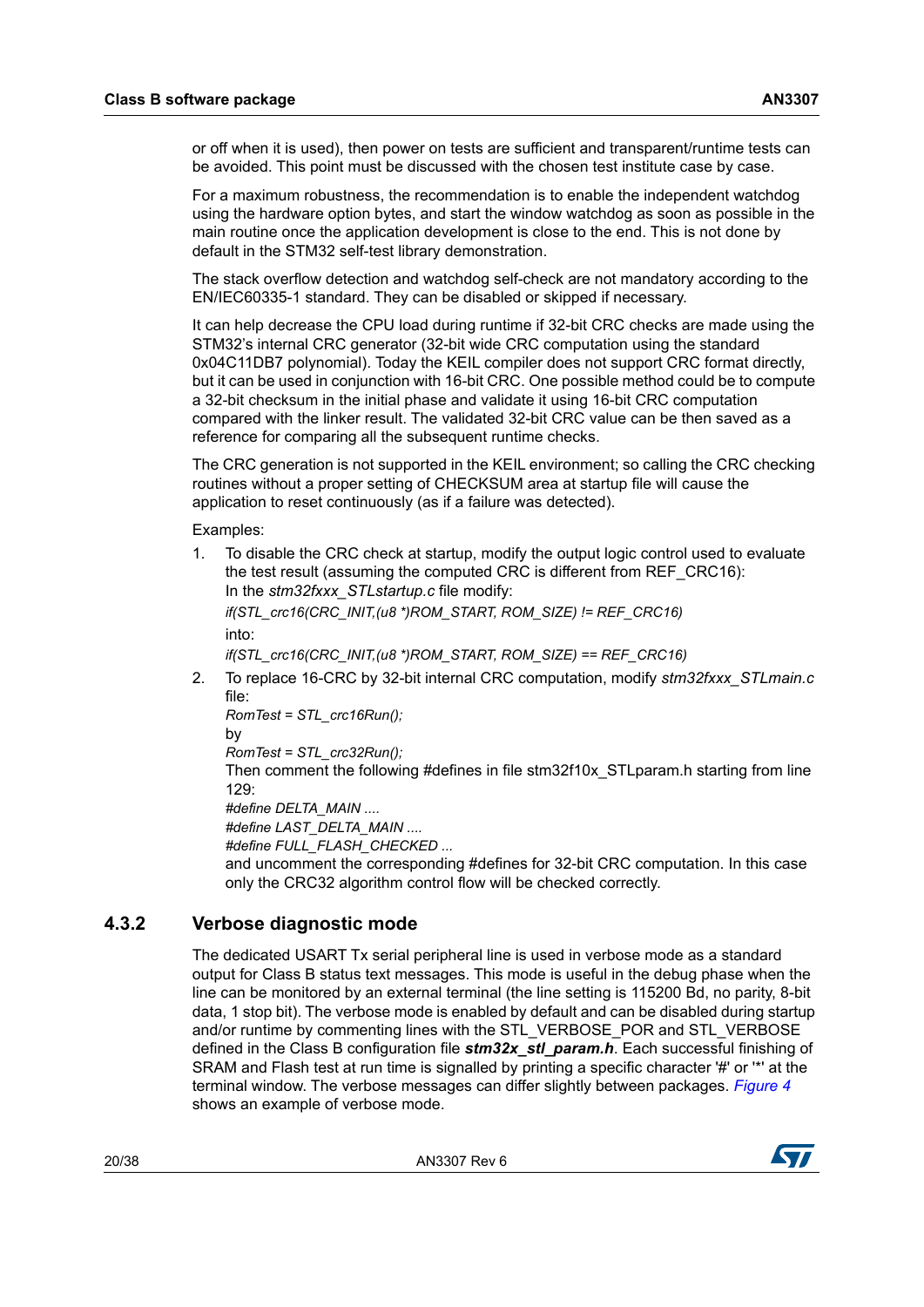**Figure 4. STM32 demo hyper terminal output window in verbose mode**

```
Start-up CPU Test OK
 Pin reset
  ... Power-on or software reset, testing IWDG ...
  ******* Self Test Library Init *******
 Start-up CPU Test OK
 Pin reset
 IWDG reset
  ... IWDG reset from test or application, testing WWDG
             Self Test Library Init *******
  *******
 Start-up CPU Test OK
 Pin reset
 IWDG reset
 WWDG reset
 ....<br>... WWDG reset, WDG test completed ...<br>Start-up_FLASH 16-bit CRC OK
 Control Flow Checkpoint 1 OK
  Full RAM Test OK
 Ref 32-bit CRC OK
 Clock frequency OK
 Control Flow Checkpoint 2 OK
  ... main routine starts ...
 |RamPnt<u>r</u>= 144
Connected 00:00:06
                                   SCROLL
                                           CAPS
                                                    \sqrt{\sqrt{2}}ANST
                         115200 8-N-1
                                                NUM
                                                            Print echo
```
#### <span id="page-20-0"></span>**4.3.3 Debugging the package**

If any of the self-test routines fail, an MCU reset is triggered in the FailSafePOR function defined at *stm32xxx\_STLstartup.c* file. This makes the debugging of the application difficult, and can cause the debugger to lose the execution context.

While debugging the package it is useful to disable:

- The call to the NVIC GenerateSystemReset() macro in the FailSafePOR() routine to prevent losing execution context when resetting the micro
- The control flow monitoring when adding or removing self-test routines, in particular run-time self-diagnostics
- All the program memory CRC checksum tests when using software breaks in the code to prevent program memory check sum error occurrence
- The window watchdog to prevent improper service out of the time slot window dedicated for its refresh.

In the debugging phase it may be useful to enable the verbose diagnostic mode to watch Class B status text messages via the USART terminal.

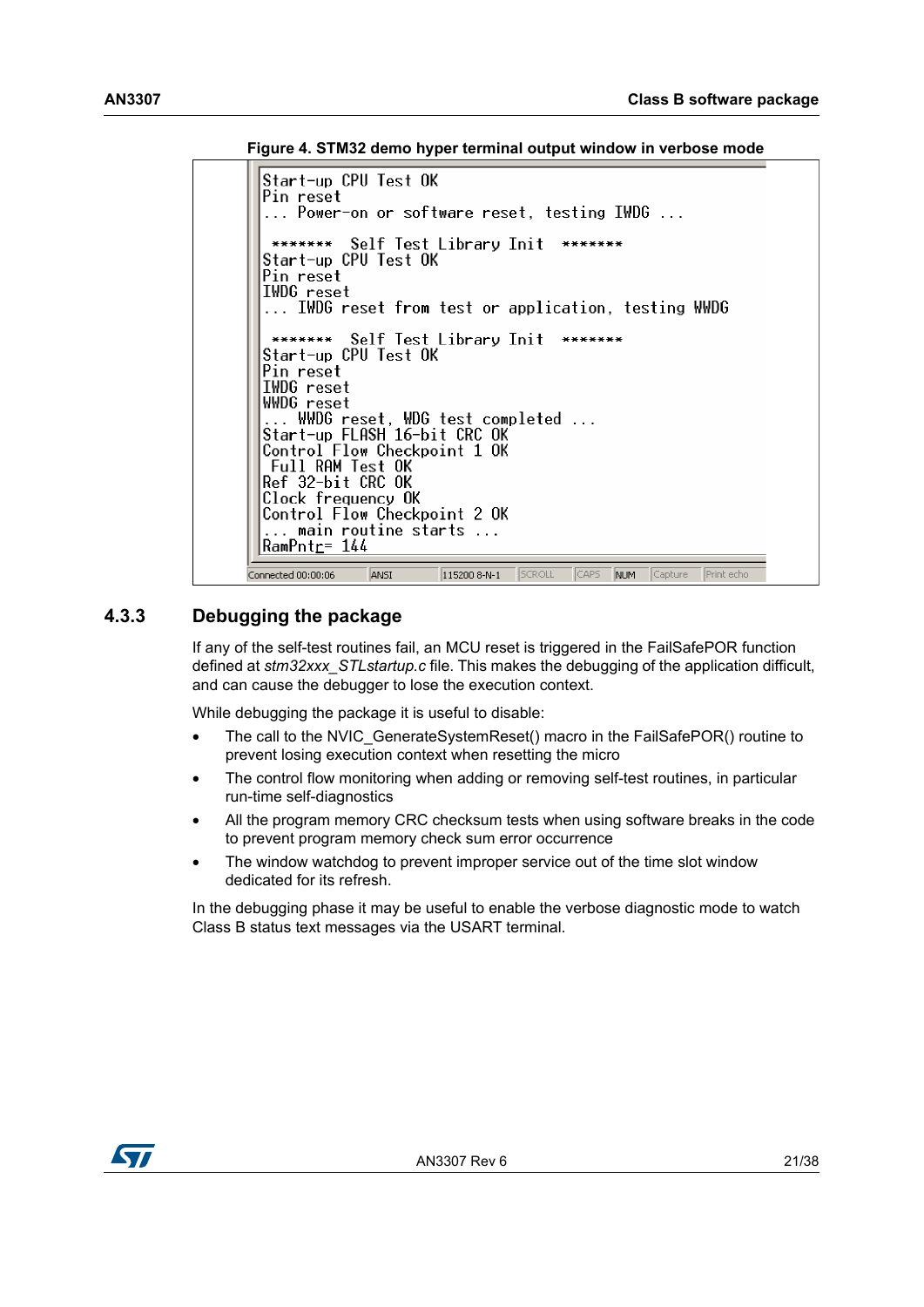# <span id="page-21-0"></span>**5 Class B solution structure**

## <span id="page-21-1"></span>**5.1 Integrating the software into the user application**

The Class B routines are divided into two main processes: startup and periodic runtime self tests. The periodic runtime test must be initialized by a set-up block before it is applied. All the processes are covered by adequate caller-called controls checked at a number of flow check points. All the class B variables are kept redundantly in duplicate control registers stored in user-defined Class B variable space. This space is split into two separate RAM regions which are under permanent control of a transparent test which is part of the runtime tests.

*[Figure 5](#page-21-2)* shows the basic principle of how to integrate the Class B software package into a user software solution. The reset vector should be forced by the user to jump to the **STL\_StartUp()** procedure which contains all the system self tests to be performed at startup. If all these tests pass sucessfully then the standard startup procedure *iar\_program\_start()* for IAR or *Reset\_Handler()* for the KEIL solution is performed.



<span id="page-21-2"></span>**Figure 5. Integration of startup and periodic runtime self-tests into the application**

While the application is running, periodic tests are performed at certain intervals. To run them, the users must execute an initialization block by calling *STL\_InitRunTimeChecks()* routine in the initialization phase and then insert a periodic call to

**STL\_DoRunTimeChecks()** at the main level, preferably in the main loop. Periodic system interrupts are configured by initializing the SysTick clock frequency and the main time base

22/38 AN3307 Rev 6

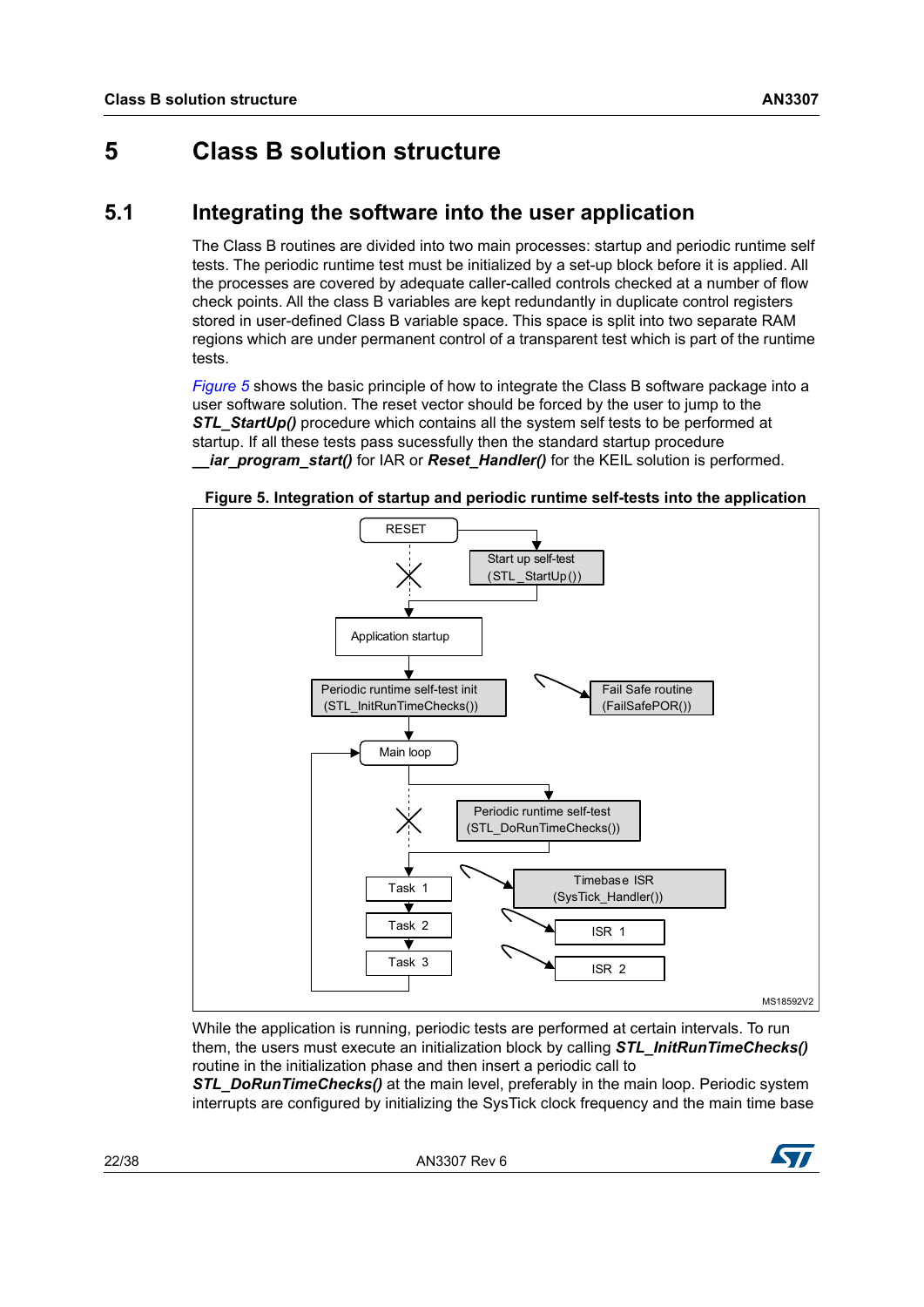measurement in the initial routine. The RTC is also reset and synchronized to allow measurement to be performed in the SysTick interrupt service routine. The **SysTick\_Handler()** interrupt service counts ticks and performs short partial transparent RAM March C or March X checks at correct intervals (20 ms) when a flag (*TimeBaseFlag*) is set to synchronize the rest of the runtime checks called from the main level. The *FailSafePOR()* routine itself is described in *[Section 4.1.1: Fail Safe mode](#page-14-2)*.

## <span id="page-22-0"></span>**5.2 Description of startup self tests**

The startup self-tests should be run during the initialization phase as the first check performed after resetting the micro (see *[Figure 5](#page-21-2)*). This is done by forcing the reset vector to the address the start of the *STL\_StartUp()* routine. The structure of the block of startup test structure is shown in *[Figure 6](#page-22-1)* and it includes the following self tests:

- CPU startup test
- Watchdog startup tests
- Flash complete checksum test
- Full RAM March C/X test
- Clock startup test
- Control flow check

These blocks are described in more detail further in this section.

<span id="page-22-1"></span>

#### **Figure 6. Startup self test structure**



AN3307 Rev 6 23/38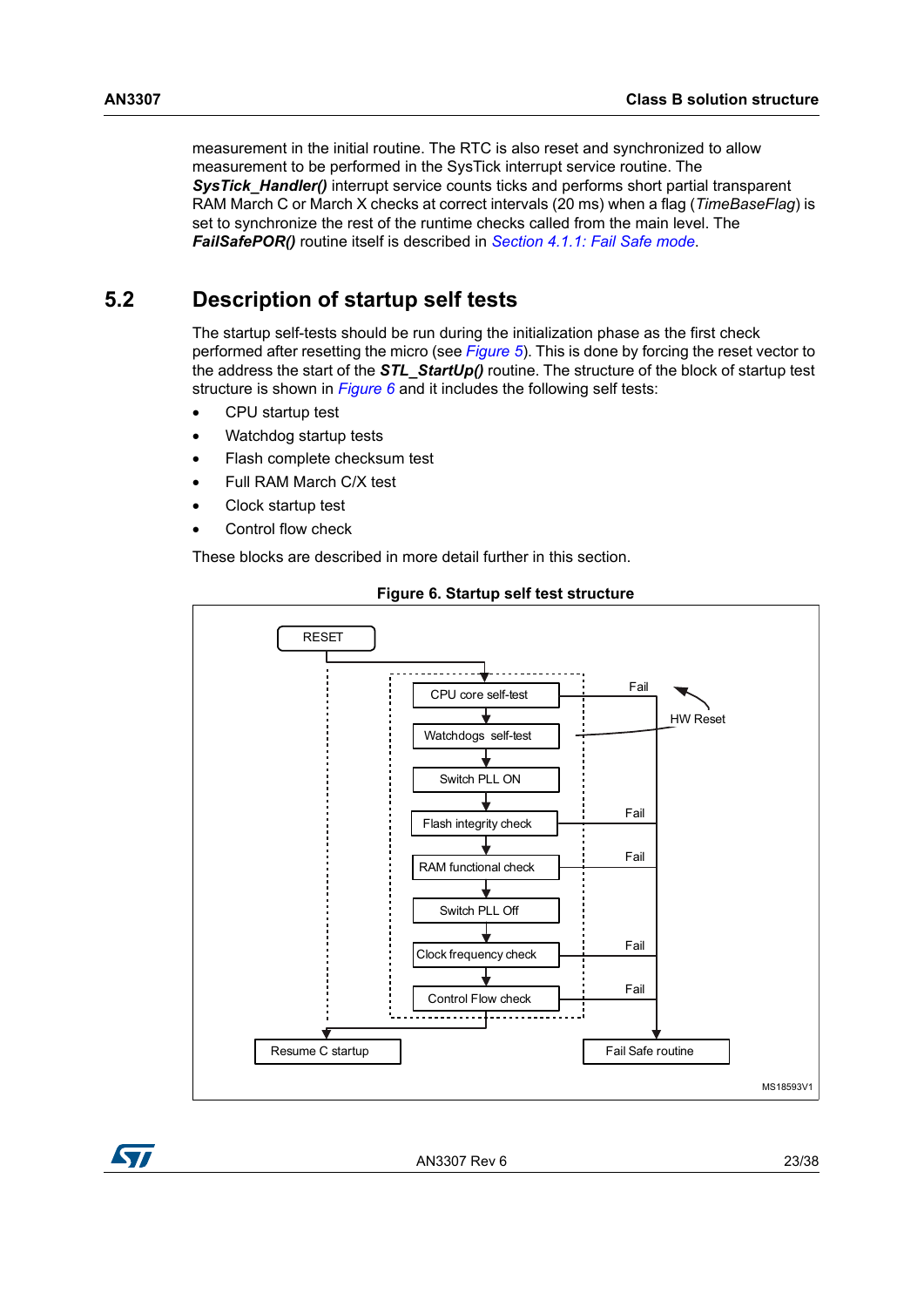### <span id="page-23-0"></span>**5.2.1 CPU startup self-test**

The CPU startup self-test tests the core flags, registers and stack pointers for correct functionality. If any error is found, it jumps directly to the Fail Safe routine. The source files are written in assembly, and there are two different files for the IAR and KEIL development environments. The structure is given in *[Figure 7](#page-23-1)*.

<span id="page-23-1"></span>

**Figure 7. CPU startup self-test structure**

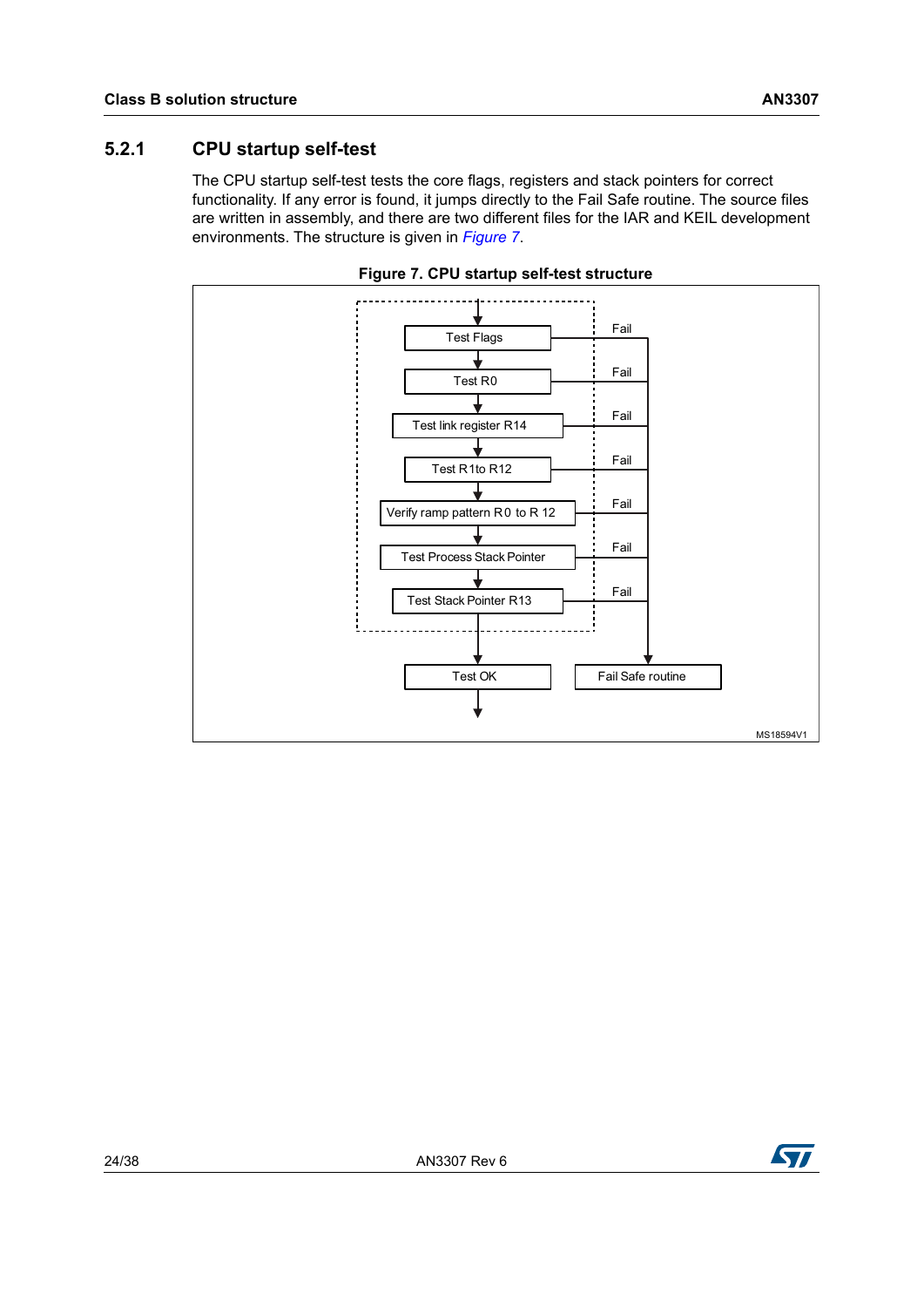## <span id="page-24-0"></span>**5.2.2 Watchdog startup self-test**

The structure of the test is based on the reset status register content which registers all the previous reset causes by setting different flags (see *[Figure](#page-24-1) 8*).

<span id="page-24-1"></span>



The standard reset condition (power on, low power, software or external pin flag indicates the previous reset cause) is assumed at the beginning of the watchdog test. All the flags are cleared, the IWDG timeout is set to the shortest period so an IWDG reset should then occur. After the next reset, the IWDG flag should be set and recognized as the sole reset cause. The test can then continue with the WWDG test. When both flags are set in reset status register, the test is considered as completed and all the flags in the reset status register are cleared again.

The users must take care to set both IWDG and WWDG periods properly. Their periods and the refresh window parameter must be set in accordance with the time base interval<sup>(a)</sup> because a normal refresh is performed at the successful end of the periodic runtime test in the main loop.

a. The system tick interrupt service routine indicates a defined time base interval via a dedicated time base flag. The run-time test is started at the main level periodically at this interval. As the watchdog control is the last step of successfully finished run-time tests (and it should be the only place where the watchdog is refreshed in the main loop) the time base interval must be set in correlation with the watchdog timeout and vice versa. The watchdog refresh period must be shorter than the watchdog timeout to prevent a reset of the CPU. Refer to the flowchart in *[Figure 15](#page-30-2)*.

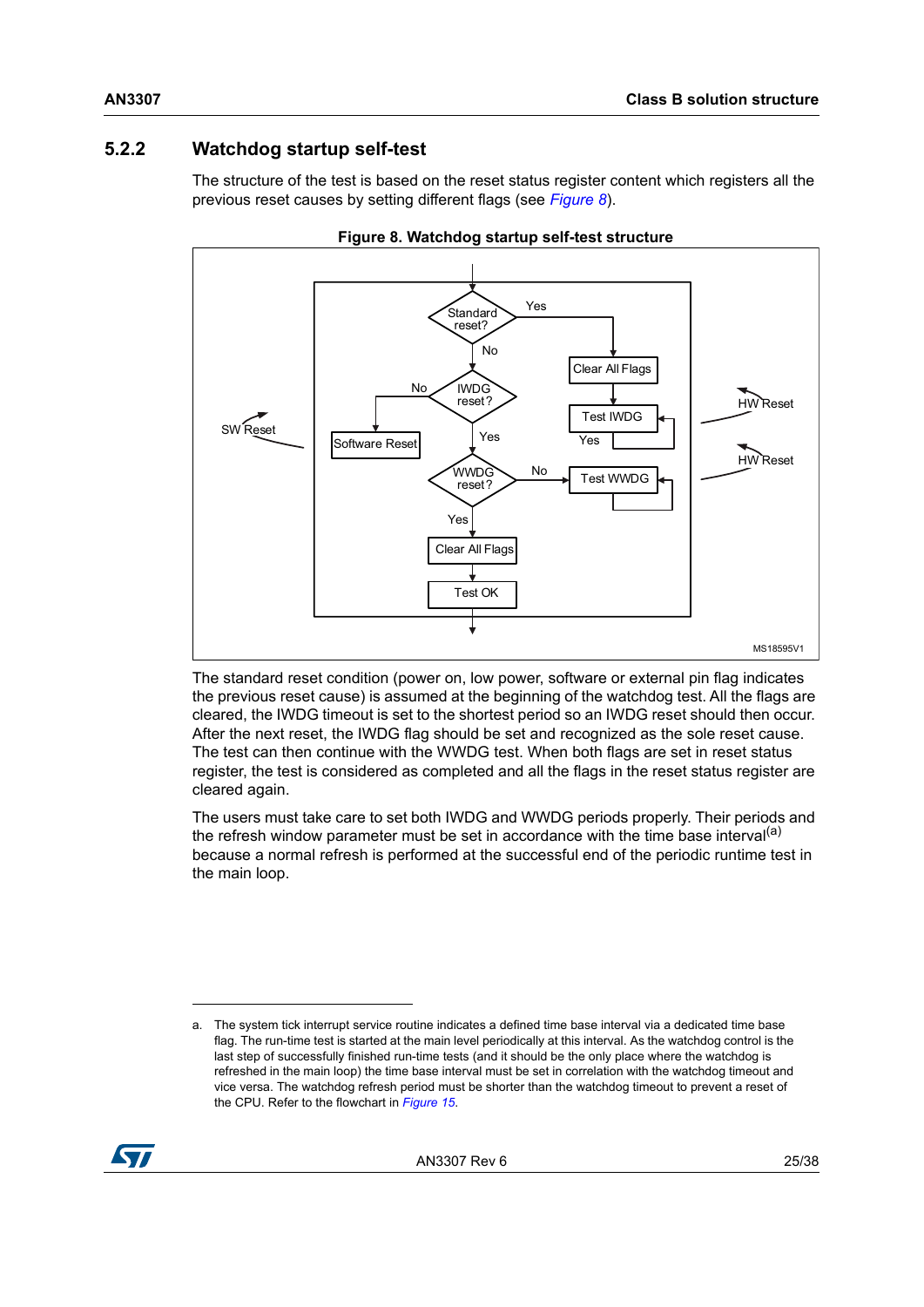#### <span id="page-25-0"></span>**5.2.3 Flash complete checksum self-test**

The CRC checksum computation is performed on the entire Flash space defined in the linker checksum structure. The result of the computation is compared with that of the linker. If they differ, the test fails. Refer to *Section [4.3.3: Debugging the package](#page-20-0)* for additional comments on CRC procedures.

<span id="page-25-3"></span>



#### <span id="page-25-1"></span>**5.2.4 Full RAM March C-/X self-test**

The entire RAM space is alternately checked and filled word by word with background patterns (value 0x00000000) and inverse background patterns (value 0xFFFFFFFF) in six loops as shown in *[Figure 10](#page-26-0)*. The first three loops are performed in incremental order of addresses, and the last three in decremented reverse order. The order of tested addresses is scrambled as it respects the physical order of addresses to prevent and recognize any cross-talk between physically adjacent memory cells. The scramble principle is shown in *[Table 3](#page-25-2)*. The basic physical unit is a pattern (a row) covering a block of 16 words. The numbers in the table cells represent logical addresses, while their order in the table represents the physical layout. Bold frames highlight the places where the logical order is scrambled. Any address scrambling is not present at new ST products. The March test of RAM is simplified significantly for them.

Some new products have implemented a hardware word protection with single bit redundancy (hardware parity check) applied on CCM RAM or on part of SRAM at least. The applied software SRAM March test can be removed completely or partially from both startup and runtime test sets for this case. The software test can be used only for testing of those parts of RAM which are not covered by the hardware parity check or as a supplementary testing method.

|  |  |  |  |  |  |  |  | Table 3. Physical order of RAM addresses organized into blocks of 16 words |
|--|--|--|--|--|--|--|--|----------------------------------------------------------------------------|
|--|--|--|--|--|--|--|--|----------------------------------------------------------------------------|

<span id="page-25-2"></span>

|    |    |    |        |    |    |    | Physical order of addresses----> |    |    |                          |                          |    |    |    |    |    |
|----|----|----|--------|----|----|----|----------------------------------|----|----|--------------------------|--------------------------|----|----|----|----|----|
| Ró |    |    | ≏<br>ື | 2  |    | э  |                                  | 6  | 8  | 9                        | 44                       |    | 10 | 13 | 15 |    |
| š  | 16 |    | 19     | 18 | 20 | 21 | 23                               | 22 | 24 | 25                       | 27                       | 26 | 28 | 29 | 31 | 30 |
| v  | 32 | 33 | 35     | 34 | 36 | 37 | 39                               | 38 | 40 | $\overline{\phantom{a}}$ | $\overline{\phantom{0}}$ |    | -  |    | -  |    |

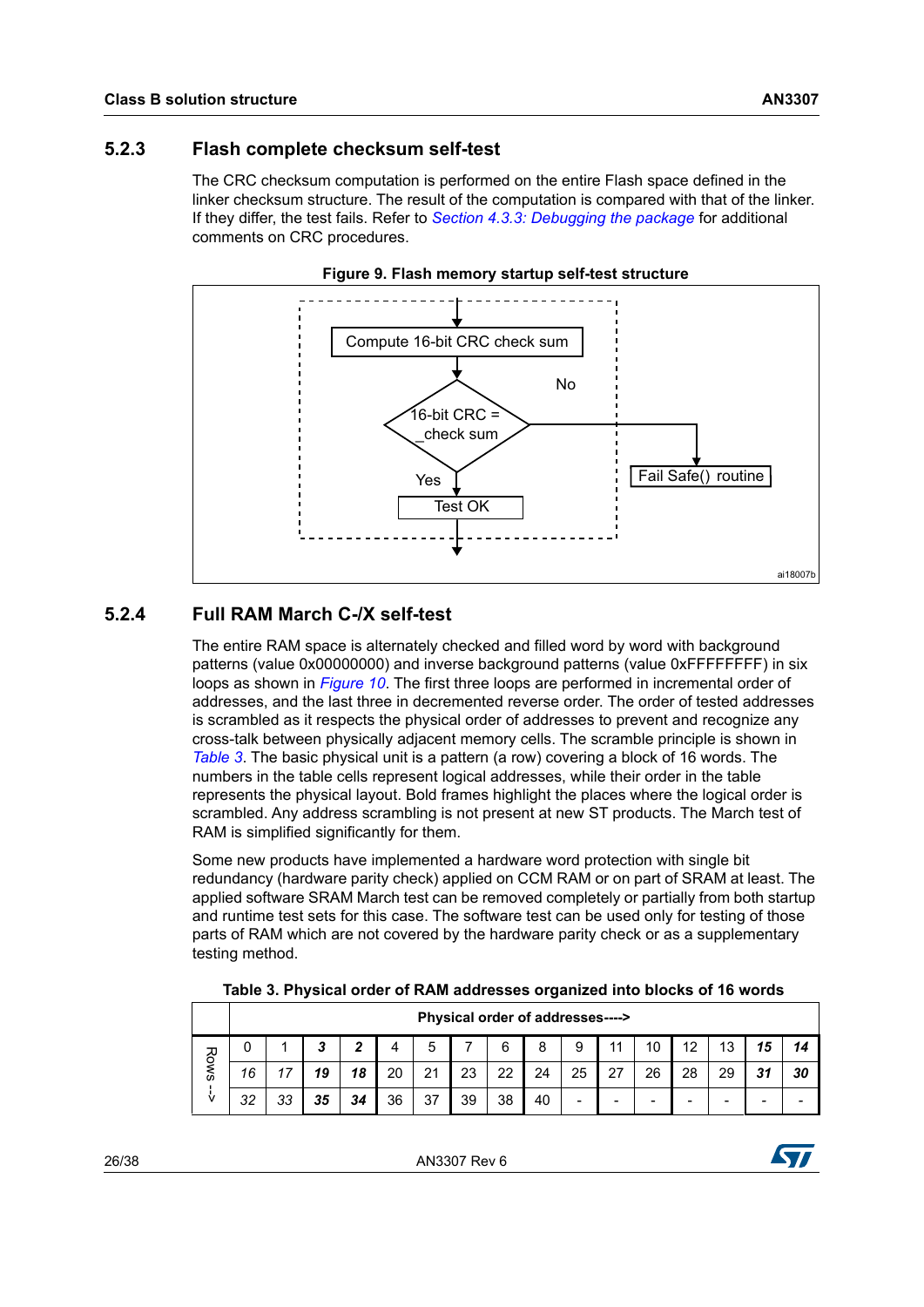The algorithm of the entire test and a detailed description one of its scramble loops are given in *[Figure](#page-26-0) 10* and *[Figure](#page-26-1) 11*. If an error is detected, the test is interrupted and a fail result is returned. The simplified March X algorithm can also be used. It is faster, as two middle marching steps are skipped.

<span id="page-26-0"></span>

**Figure 10. RAM startup self-test structure**

<span id="page-26-1"></span>**Figure 11. Scramble test - detailed structure of a single check and fill procedure**



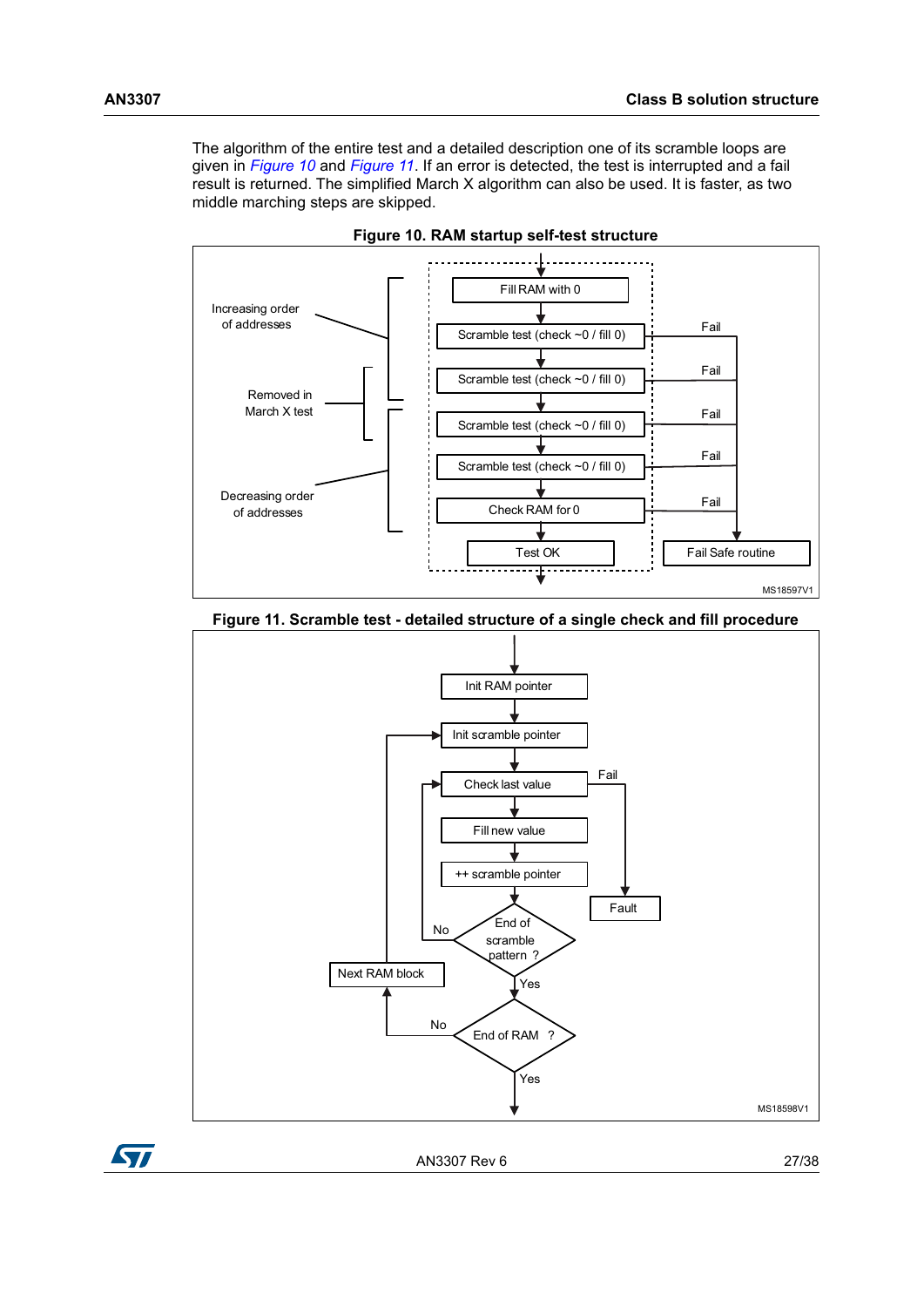*Note: The RAM test is byte oriented but the more precise bit March testing algorithm can be used, too. This method is more time and code consuming.*

#### <span id="page-27-0"></span>**5.2.5 Clock startup self-test**

The flow chart diagram of the test is shown in *[Figure 12](#page-27-1)*. It expresses the principle of the method, graphically. Initially the internal low speed clock (LSI) source is started. The external high speed source (HSE) is started in the next step. The CPU is still running on the internal high speed clock source (HSI). The system timer (SysTick) is started with the HSI clock source while the RTC system runs on the LSI clock source. One complete underflow cycle of the SysTick timer is performed. The number of LSI periods counted in that cycle gives the HSI ratio value (number of HSI pulses within the interval corresponding to one LSI period). This initial HSI ratio measurement is stored as a reference for the next runtime measurements.

<span id="page-27-1"></span>

**Figure 12. Clock startup self-test subroutine structure**

In the next step, the external HSE clock is switched as the new clock source for the SysTick timer. Another complete underflow cycle of SysTick timer is performed. The number of LSI periods counted in this cycle gives the HSE ratio (number of HSE pulses in the interval corresponding to one LSI period). The HSE value is then computed from the known HSI value and both HSI and HSE ratios measured. If the HSE value deviates from the expected

28/38 AN3307 Rev 6

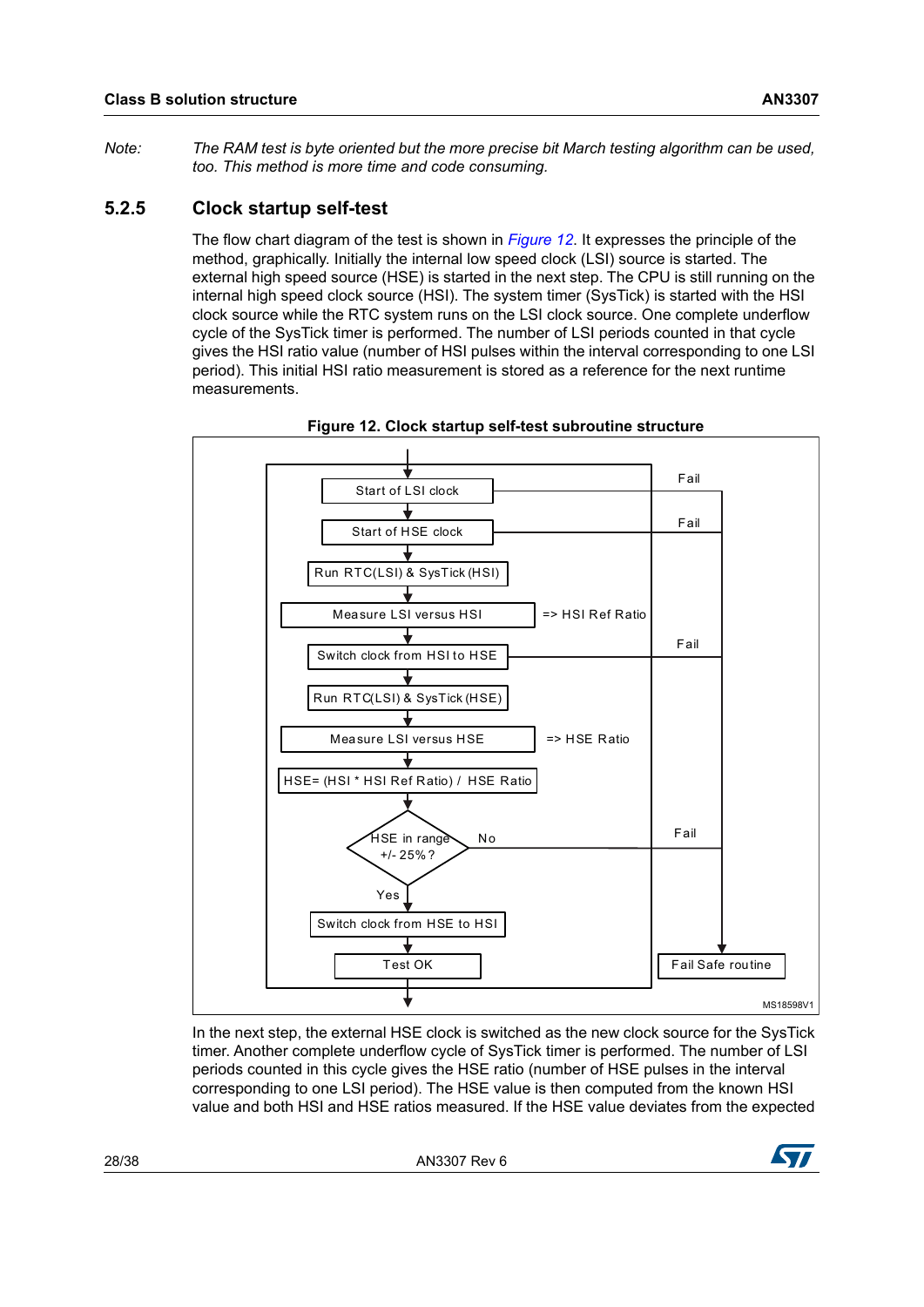interval (more than +/- 25% of its nominal value), the CPU clock source is immediately switched back to HSI, and HSE fail status is returned. Otherwise the test returns the OK status. In either case, the CPU clock is switched back to the default HSI source after the test is finished.

<span id="page-28-0"></span>



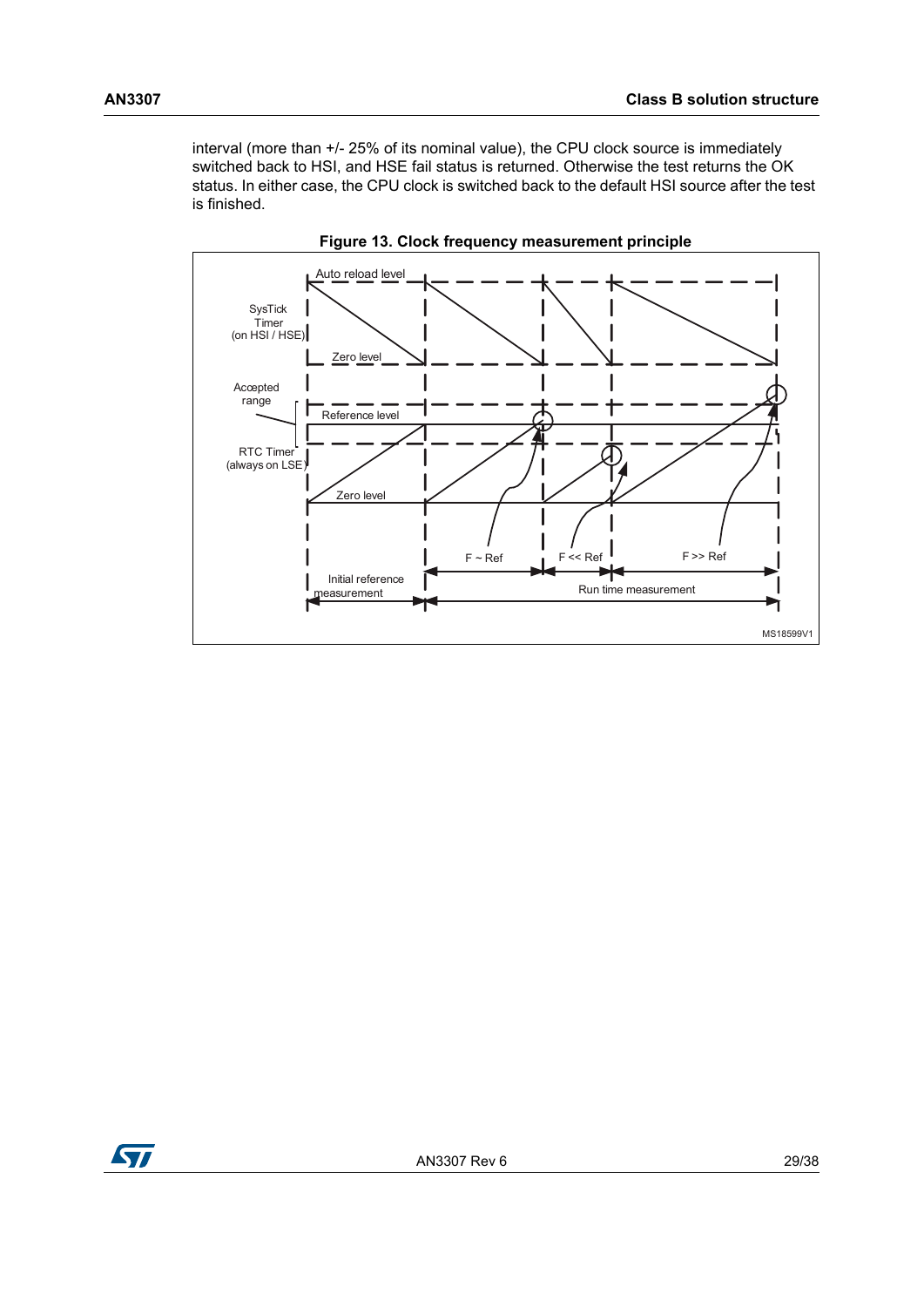## <span id="page-29-0"></span>**5.3 Periodic runtime self-test initialization**

Assuming that the startup self-tests passed sucessfully and the standard initialization has been done, then the runtime self-tests package must be initialized just before the program enters the main loop performing regular calling of the runtime self-tests (refer to *[Figure 5](#page-21-2)*). The timing should be set properly to ensure the procedures of the runtime tests are called at the necessary intervals.

At first all the class B variables are initialized. Zero and its complement value are stored into every class B variable complementary pair. The magic pattern is then stored at the top of the space separated for the stack. The timer peripherals are configured for the tick interval measurement and master clock frequency measurement. The same method as the startup test is used.

<span id="page-29-1"></span>

**Figure 14. Periodic runtime self-test initialization structure**

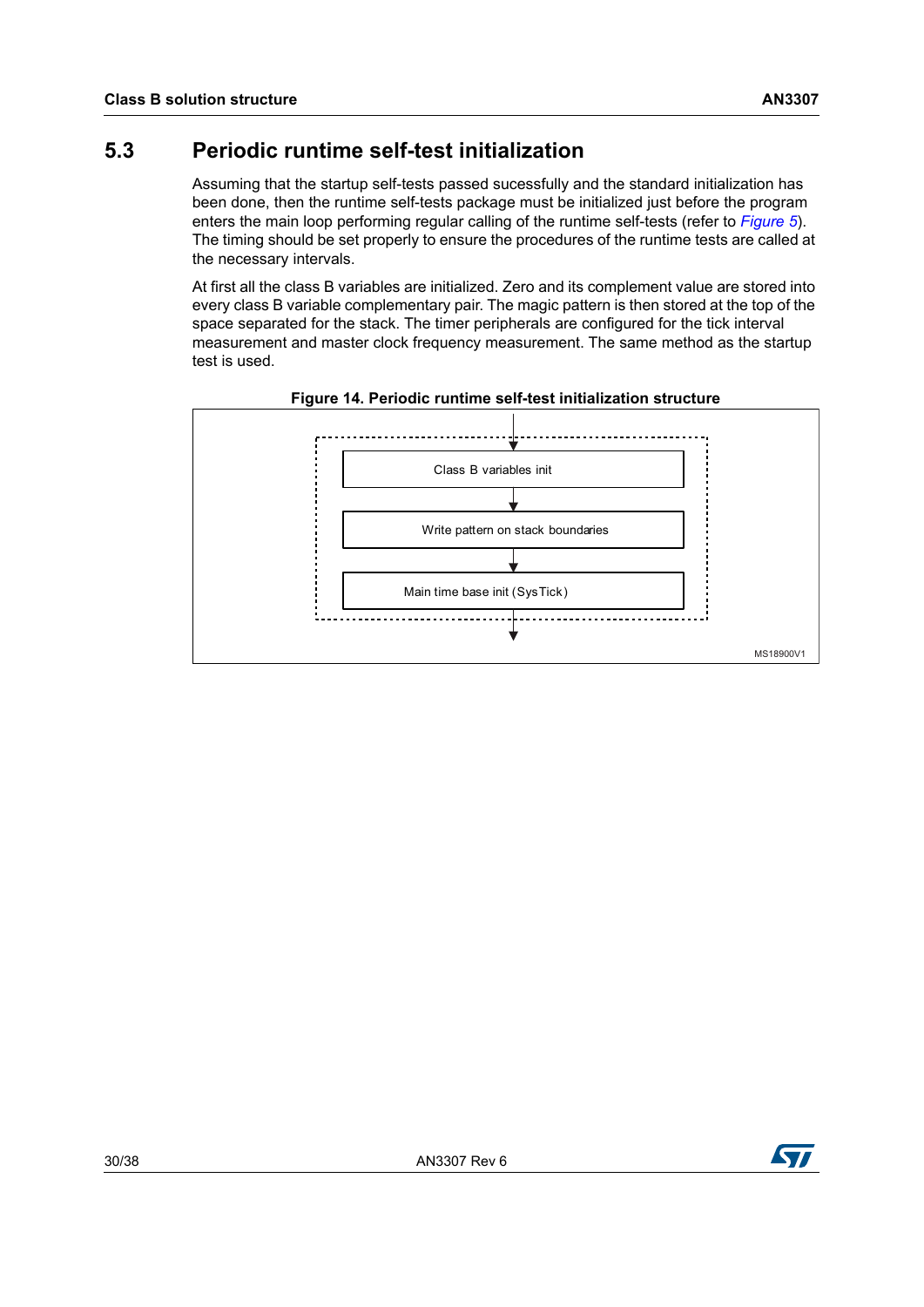## <span id="page-30-0"></span>**5.4 Description of periodic runtime self-tests**

### <span id="page-30-1"></span>**5.4.1 Runtime self-test structure**

The Runtime self-test is a block of tests which is performed periodically at the main loop level. The execution period of the block is based on timebase interrupt settings. Before the first run, all the tests included must be initialized by the runtime initialization phase block (refer to *[Figure 5](#page-21-2)*). Most of these tests are performed at the main loop level. Only the partial transparent RAM test and the backup of the latest clock measurement results are performed in the SysTick timer interrupt service routine at proper configurable intervals, signaled by TimeBaseFlag settings. It includes the following self-tests:

- CPU core partial runtime test
- Stack boundaries overflow test
- Clock runtime test
- AD MUX self-test (not implemented)
- Interrupt rate test (not implemented)
- Communication peripherals test (not implemented)
- Flash partial CRC test including evaluation of the complete test
- Independent and window watchdog refresh
- Partial transparent RAM March C-/X test (under system interrupt scope)

#### **Figure 15. Periodic runtime self-test and timebase interrupt service structure**

<span id="page-30-2"></span>

*Note: The tests of the analog part, communication peripherals and application interrupts are not included and their implementation depends on the specific microcontroller device capabilities and user application needs.*

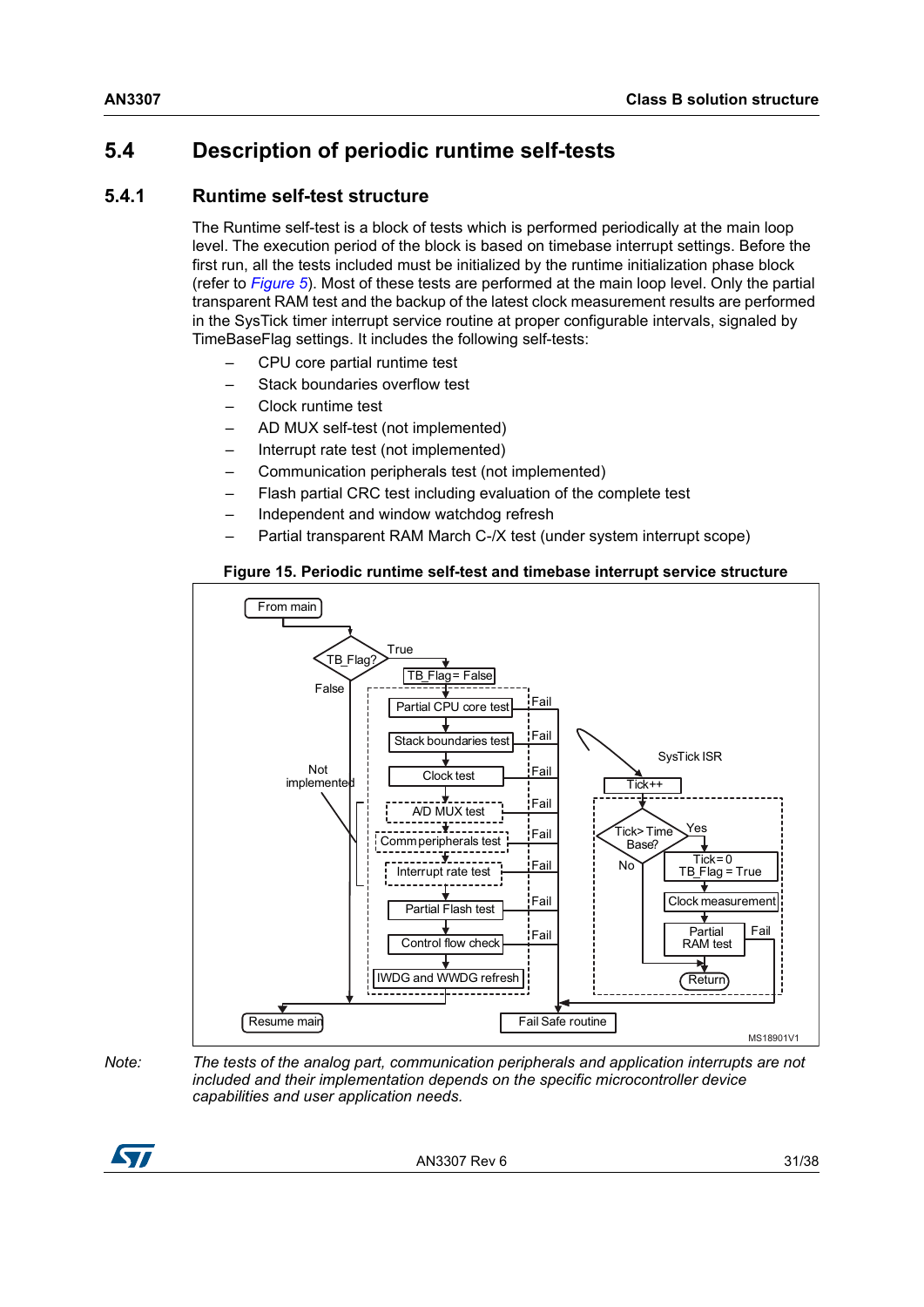<span id="page-31-0"></span>The light runtime CPU core self-tests is a simplified version of the runtime test described in *[Section 5.4.1: Runtime self-test structure](#page-30-1)*. The flags and stack pointers are not tested. If an error code is returned the Fail Save procedure is called.

<span id="page-31-2"></span>



#### <span id="page-31-1"></span>**5.4.3 Stack boundaries runtime test**

This test checks the stack overflow by the integrity of magic pattern stored at the top of the space reserved for the stack. If the original pattern is corrupted, the Fail Safe routine is called. The pattern is placed at the lowest address reserved for the stack area. This area differs among the devices and applications. User has to define sufficient area for stack and ensure proper placement of the pattern.

<span id="page-31-3"></span>

**Figure 17. Stack overflow runtime test structure**

1. The high-end pattern has to be checked for the stack underflow case when the stack area is not placed at the physical end of the RAM space.

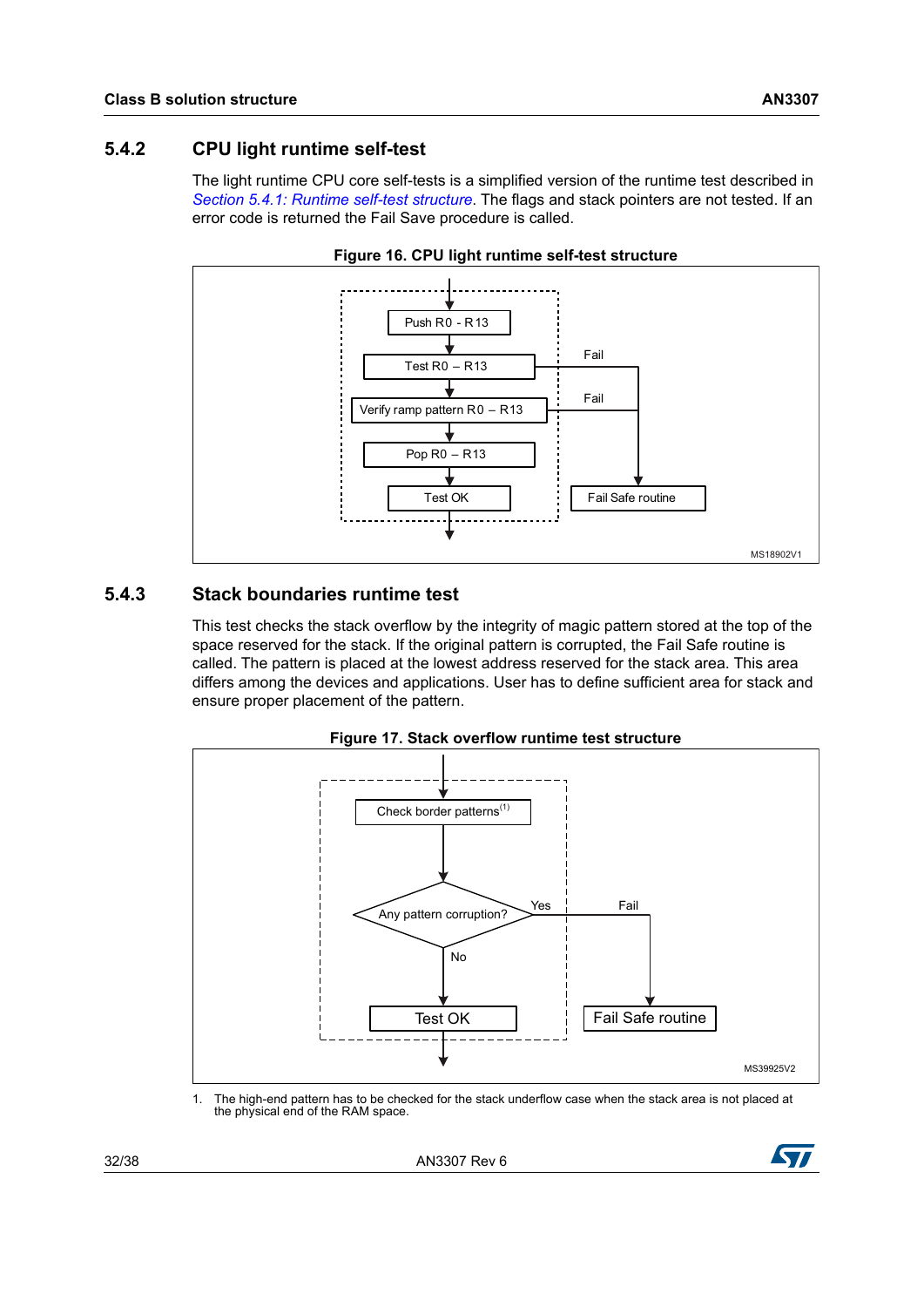#### <span id="page-32-0"></span>**5.4.4 Clock runtime self-test**

The clock runtime self-test uses a similar procedure to the one used in the startup self-test. A few underflow cycles of the SysTick timer are performed at background processing level. The number of LSI periods counted during this period by the RTC timer gives the runtime HSE ratio (number of HSE pulses within the interval corresponding to the LSI period) which is stored as a Class B variable by the STL\_MeasurePeriod() function called by the SysTick interrupt service routine. The HSE value is then computed at the main processing level in the clock run self-test. The inputs are the same as in the startup test: known HSI reference ratio value (stored in the initial startup test phase) and the currently measured HSE ratio. If the computed HSE value deviates from the expected interval (more than +/- 25% of its nominal value) the CPU clock source is immediately switched back to HSI, and HSE fail status is returned. Otherwise the test returns OK status.

<span id="page-32-1"></span>

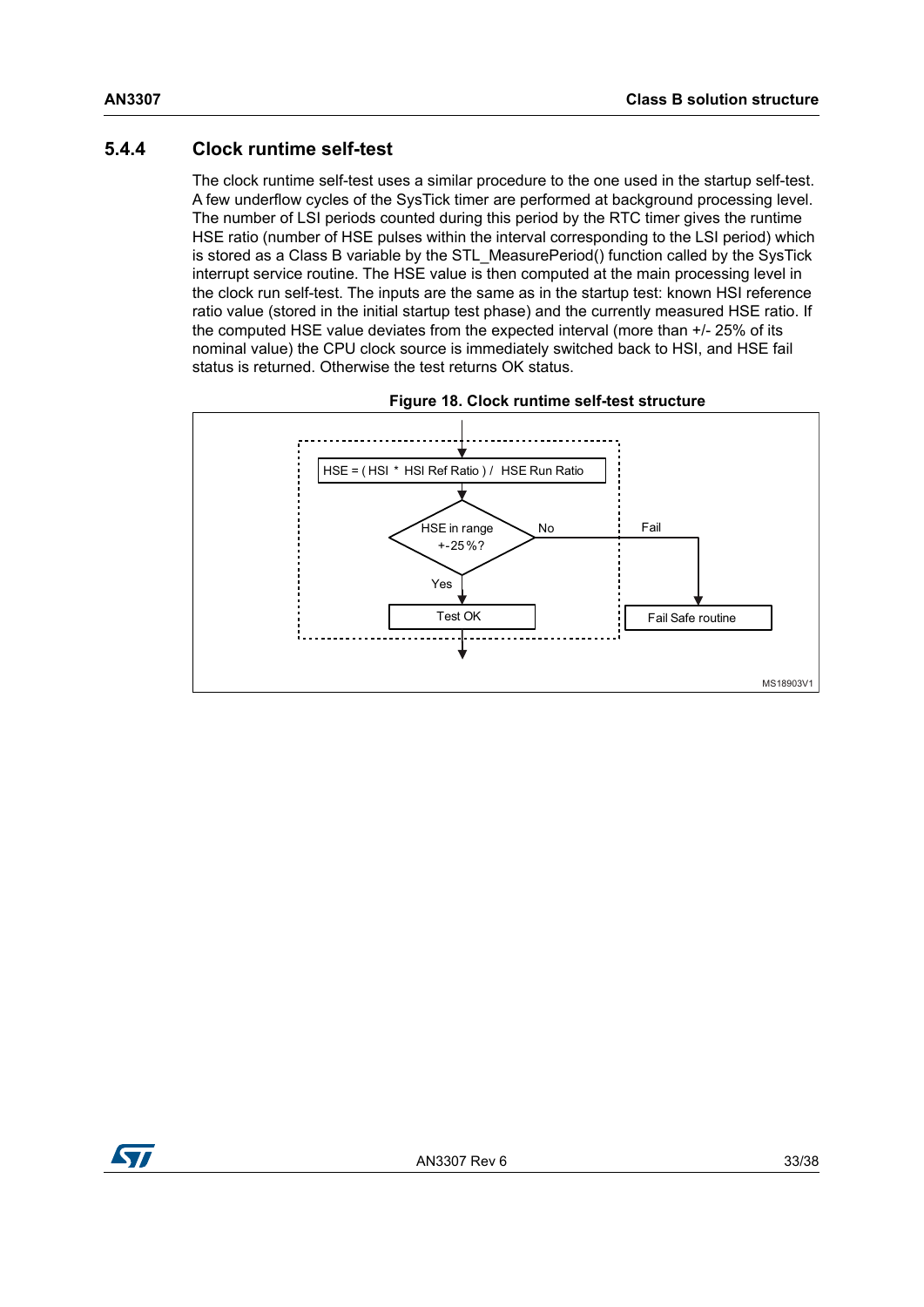#### <span id="page-33-0"></span>**5.4.5 Partial Flash CRC runtime self-test**

The partial 16-bit CRC checksum of the block in Flash is performed at each step. The boundaries are given by the structure stored by the linker. When the last block is reached, the CRC checksum is compared with the value stored by the linker. If a difference is found, the Fail Safe routine is called, otherwise a new computation cycle is initialized. Refer also to *Section [4.3.3: Debugging the package](#page-20-0)* for additional comments on CRC procedures.

<span id="page-33-2"></span>

#### **Figure 19. Partial Flash CRC runtime self-test structure**

#### <span id="page-33-1"></span>**5.4.6 Watchdog service in runtime test**

If the runtime service block is successfully completed, the window and independent watchdogs should both be refreshed as a last step, just before returning to the main loop. For the watchdogs to be refreshed correctly, a proper timing of the call to the runtime block is essential. The period when the block should be called is signaled internally by a time base flag which is tested at the beginning of the *STL\_DoRunTimeChecks()* routine (see *[Figure](#page-30-2) 15*). The users must ensure not to miss calling this procedure at the main level to be able to react properly to any change in the time base flag and consequently refresh the watchdogs at the correct intervals.

To use the watchdogs efficiently, it is important to keep the structure of the application with only one refresh placed in the main loop. There should be no other watchdog refreshes except the one in the *STL\_DoRunTimeChecks()* routine. Sometimes it may also be necessary to refresh watchdogs in the initialization phase of the flow. In this case, the refresh should be outside any software infinite loop. Ideally it should only be put in a straightforward part of the code.

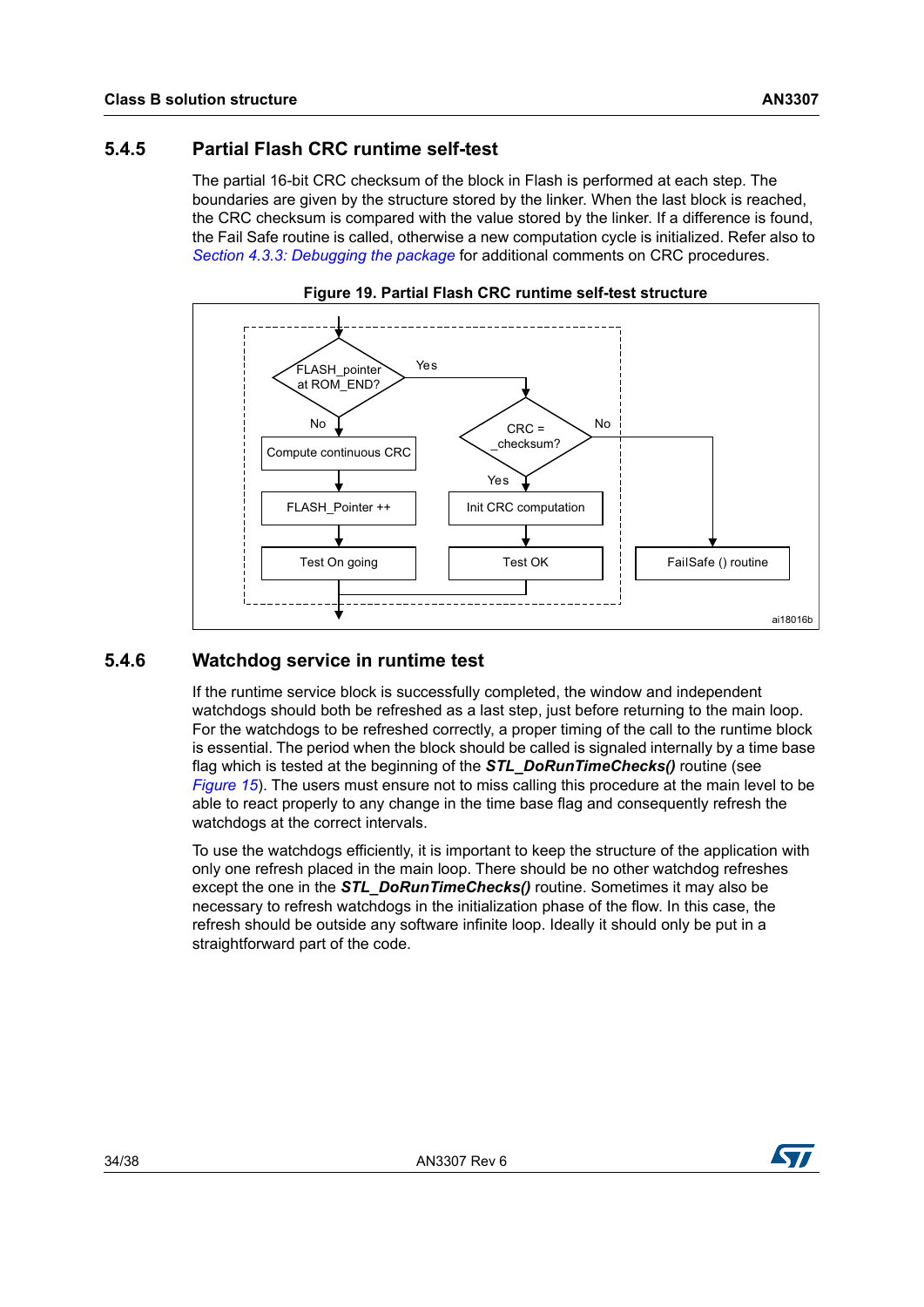## <span id="page-34-0"></span>**5.4.7 Partial RAM runtime self-test**

The partial transparent RAM test is performed inside the timebase interrupt service routine. The test covers the part of the RAM allocated to class B variables. One block of six bytes is tested in each step of the test. To guarantee coupling fault coverage, the blocks of memory are overlapped by two side bytes from one test step to the other. The order of testing the bytes in the block is scrambled with respect to the physical order of addresses in memory. For more details see *Section [5.2.4: Full RAM March C-/X self-test](#page-25-1)*.

<span id="page-34-1"></span>

**Figure 20. Partial RAM runtime self-test structure**

In the first phase, the content of the block is stored in the storage buffer. Marching destructive tests are performed over all the bytes of the tested RAM block in the next phase. Then, in the final phase of this step, the original content is restored from the storage buffer. The March X algorithm is faster because two middle marching steps are skipped. As a last step of the test sequence, the storage buffer itself is tested by a marching test. The buffer is tested together with the next two additional bytes to cover coupling faults in the buffer itself. Then the whole test is reinitialized and it starts from the beginning. If any fault is detected, the Fail Safe routine is called.

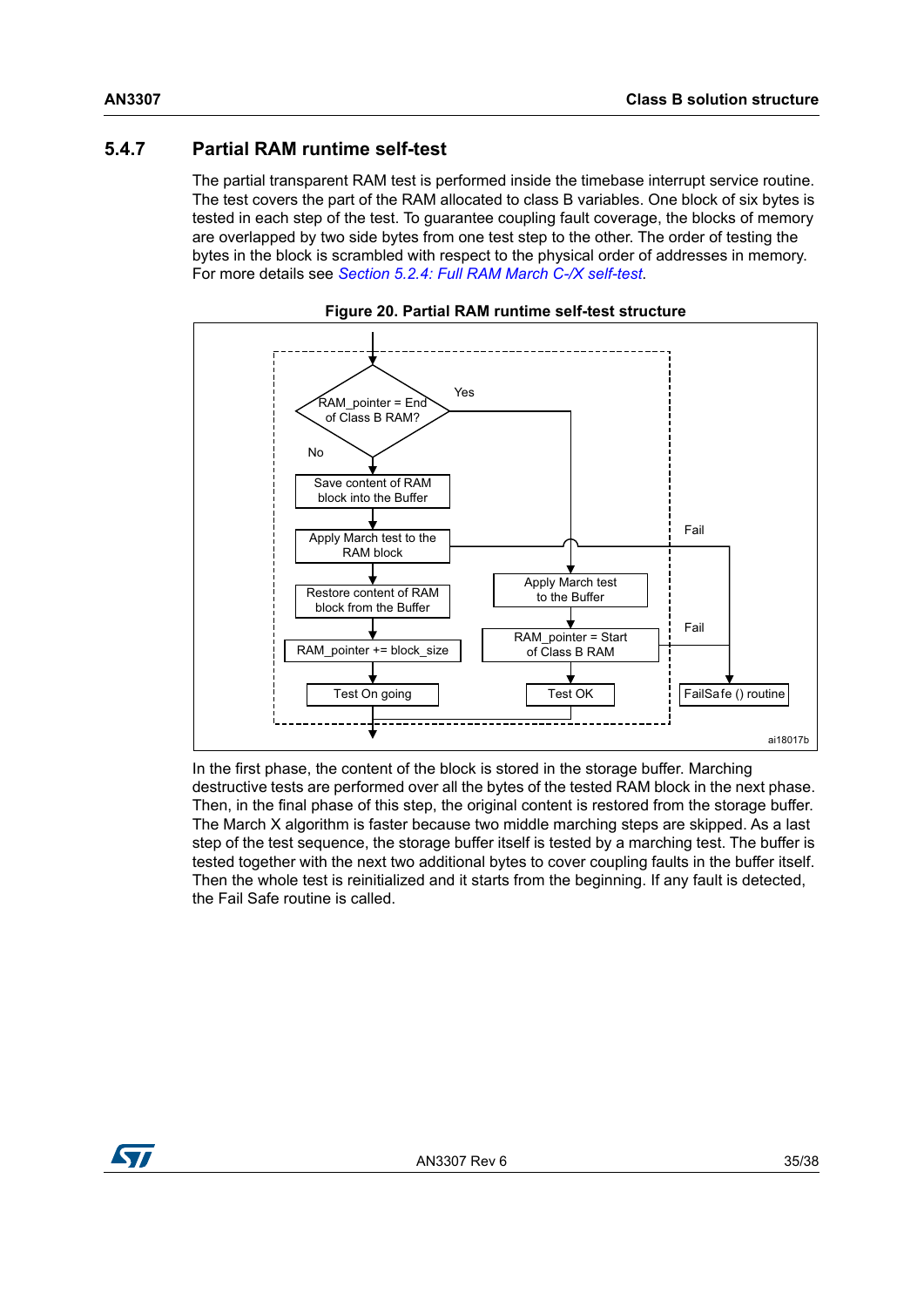<span id="page-35-1"></span>

#### **Figure 21. Fault coupling principle used at partial RAM runtime self-test**

*Note: The scrambling of physical addresses is respected in both ascending and descending tests, if applicable.*

<span id="page-35-0"></span>

| March phase | Partial bytes test over the block     | <b>Address order</b> |
|-------------|---------------------------------------|----------------------|
| Initial     | Write 0x00 pattern                    | Increasing           |
|             | Test 0x00 pattern, write 0xFF pattern | Increasing           |
| 2           | Test 0xFF pattern, write 0x00 pattern | Increasing           |
| 3           | Test 0x00 pattern, write 0xFF pattern | Decreasing           |
| 4           | Test 0xFF pattern, write 0x00 pattern | Decreasing           |
| 5           | Test 0x00 pattern                     | Decreasing           |

#### **Table 4. March C- phases in RAM partial test**

*Note: Steps 2 and 3 are skipped when the March X algorithm is used.*

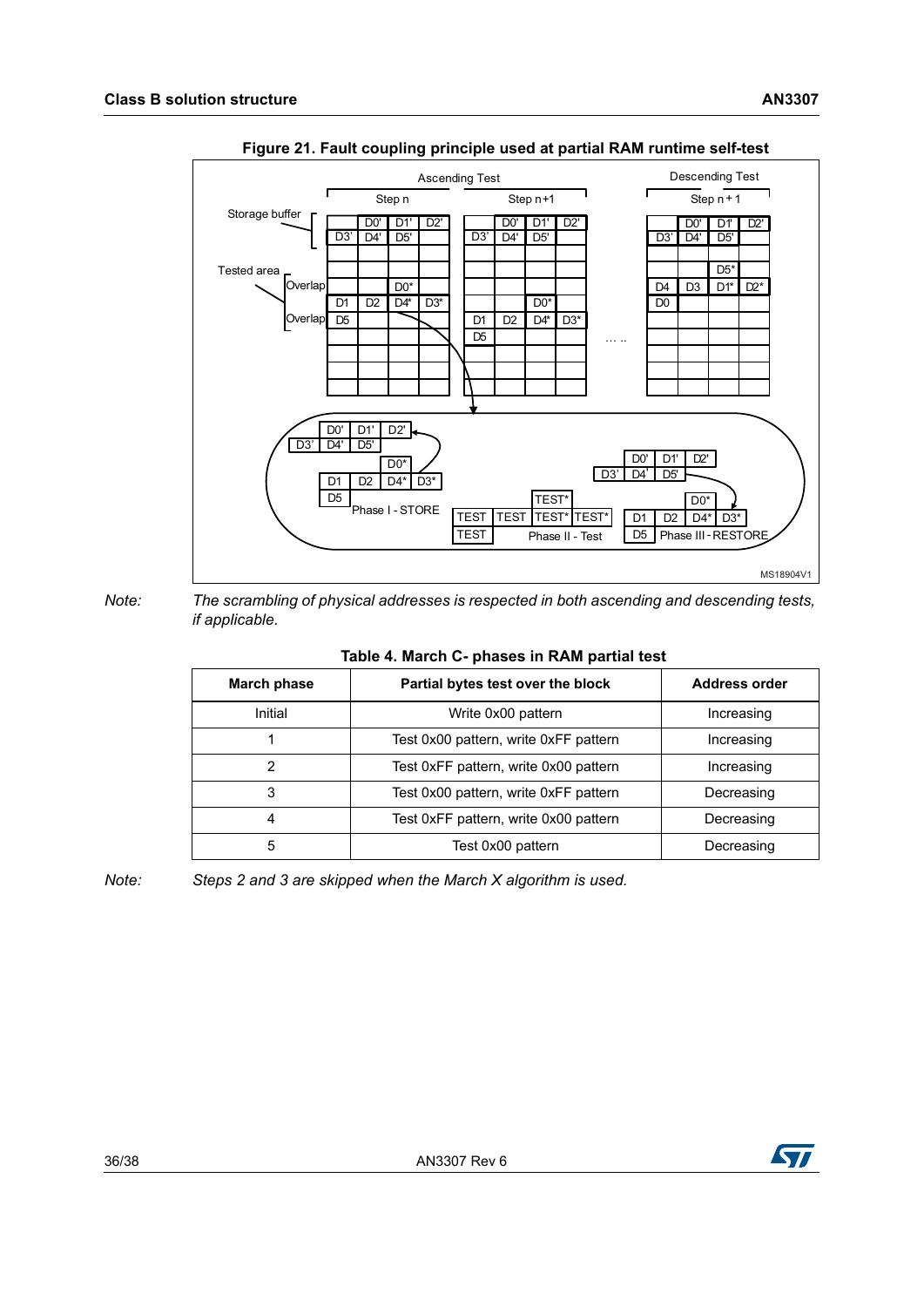# <span id="page-36-0"></span>**6 Revision history**

<span id="page-36-1"></span>

| <b>Date</b> | <b>Revision</b> | <b>Changes</b>                                                                                                                                                                                                                                                                                                                                                                                                                                                                                                                                                                                                                    |
|-------------|-----------------|-----------------------------------------------------------------------------------------------------------------------------------------------------------------------------------------------------------------------------------------------------------------------------------------------------------------------------------------------------------------------------------------------------------------------------------------------------------------------------------------------------------------------------------------------------------------------------------------------------------------------------------|
| 09-Dec-2010 | 1               | Initial release                                                                                                                                                                                                                                                                                                                                                                                                                                                                                                                                                                                                                   |
| 27-May-2011 | 2               | Added the following text to cover page: The associated firmware<br>package is available upon request only. Please contact your local ST<br>sales office for more information.                                                                                                                                                                                                                                                                                                                                                                                                                                                     |
| 29-Oct-2012 | 3               | Updated document throughout to add support of STM32F0 and<br>STM32F3 devices.<br>Modified the <i>Introduction</i> .<br>Added Section 1: Package variation overview and Section 2: Main<br>differences between STM32F packages and their possible<br>modifications.<br>Modified Section 4.2: Package organization, Section 4.3.1:<br>Configuration control and Section 4.3.2: Verbose diagnostic mode.<br>Removed Appendix A.                                                                                                                                                                                                      |
| 26-Apr-2013 | 4               | Modified title and removed Table 1. Applicable products and note.<br>Updated Introduction, Package variation overview, and Section 2:<br>Main differences between STM32F packages and their possible<br>modifications.<br>Modified Clock tests and time base interval measurement, SRAM<br>tests and Flash memory tests.<br>Added Duration of the tests.<br>Updated Section 4.2.3: Application demonstration example and<br>Section 5.2.4: Full RAM March C-/X self-test.<br>Modified Section 5.4.1: Runtime self-test structure and note after<br>Figure 21: Fault coupling principle used at partial RAM runtime self-<br>test. |
| 30-Mar-2016 | 5               | Updated cover adding STM32-CLASSB-SPL part number.<br>Updated Figure 1: Example of RAM memory configuration.                                                                                                                                                                                                                                                                                                                                                                                                                                                                                                                      |
| 20-Aug-2019 | 6               | Updated:<br>- Section 4.1.2: Class B variables<br>- Figure 1: Example of RAM memory configuration<br>- Section 5.4.3: Stack boundaries runtime test<br>- Figure 17: Stack overflow runtime test structure                                                                                                                                                                                                                                                                                                                                                                                                                         |